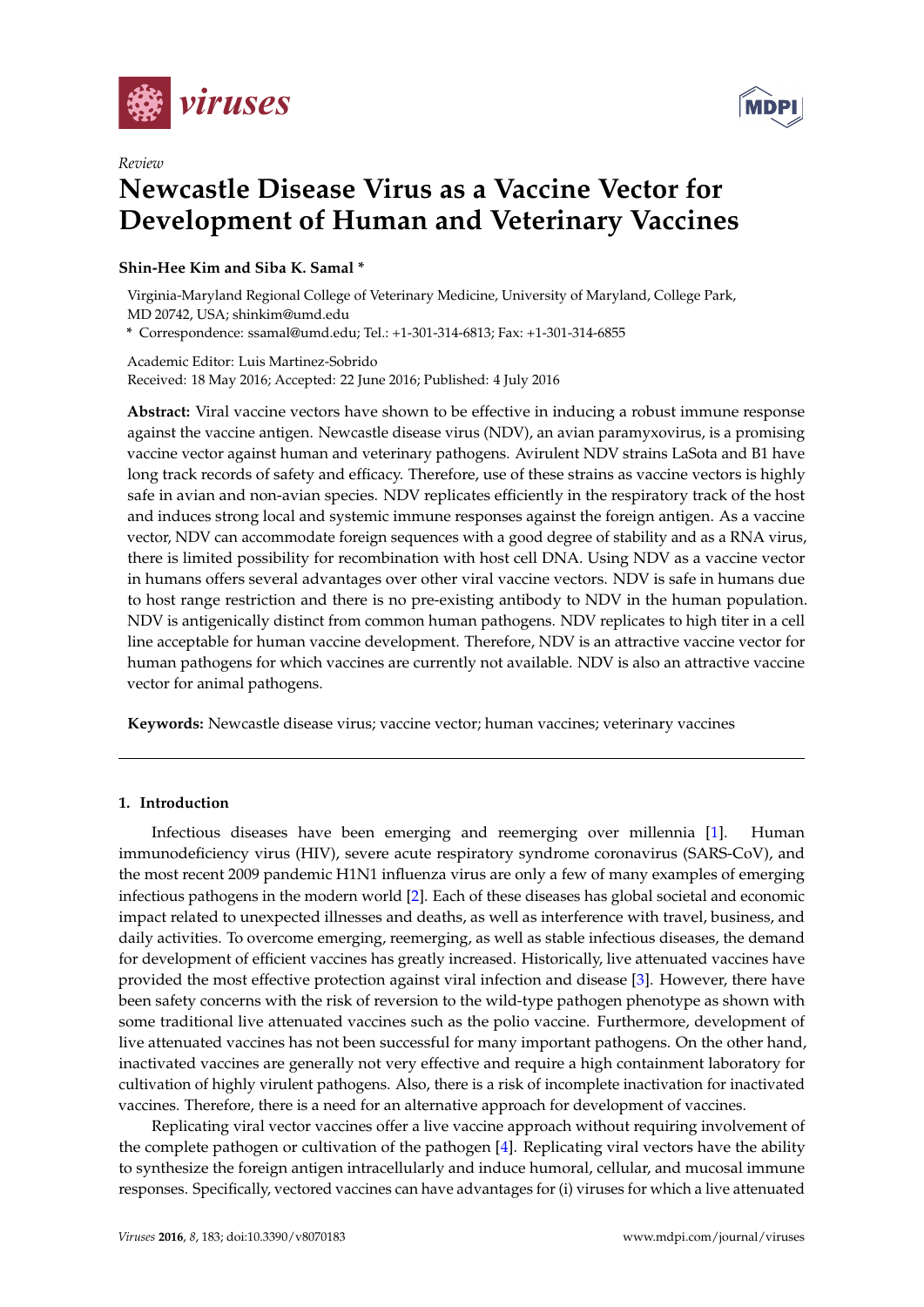vaccine might not be feasible (i.e., HIV); (ii) viruses that do not grow well in vitro (i.e., human papillomavirus, hepatitis C virus, and norovirus); (iii) highly pathogenic viruses that present safety challenges during vaccine development (i.e., SARS-CoV and Ebola virus); (iv) viruses that lose infectivity due to physical instability (i.e., respiratory syncytial virus (RSV)); and (v) viruses that can exchange genes with circulating viruses (i.e., coronaviruses, influenza viruses, and enteroviruses) [\[4\]](#page-12-0). A vectored vaccine can be rapidly engineered against a newly emerging pathogenic virus by inserting the gene of the protective antigen of the virus into the genome of the viral vector. In general, the magnitude of the immune response to live viral vector vaccines is substantially greater and broader than that induced by vaccines based on subunit proteins or inactivated viruses. Furthermore, manufacturing of vectored vaccines against highly pathogenic viruses do not require a high level of biosafety containment laboratories.

Newcastle disease virus (NDV) is a fast-replicating avian virus that is prevalent in all species of birds [\[5\]](#page-12-1). In most avian species, NDV infections do not result in disease. In chickens, NDV causes a highly contagious respiratory and neurologic disease, leading to severe economic losses in the poultry industry worldwide [\[6\]](#page-12-2). NDV strains vary widely in virulence. Based on the severity of the disease in chickens, NDV strains are classified into three pathotypes: lentogenic strains which cause mild or asymptomatic infections that are restricted to the respiratory tract; mesogenic strains which are of intermediate virulence; and velogenic strains which cause systemic infections with high mortality [\[5\]](#page-12-1). Naturally occurring low-virulent NDV strains, such as LaSota and B1, are widely used as live attenuated vaccines to control Newcastle disease in poultry. Although NDV primarily infects avian species, many non-avian species have also been shown to be naturally or experimentally susceptible to infection. The advent of a reverse genetics system to manipulate the genome of NDV not only allowed us to study the molecular biology and pathogenesis of NDV but also to develop NDV as a vaccine vector against diseases of humans and animals. NDV vector has several advantages over other replicating viral vectors.

Avirulent NDV strains are highly safe in avian and non-avian species. NDV replicates well in vivo and induces a robust immune response. In contrast to adeno, herpes, and pox virus vectors whose genome encodes a large number of proteins, NDV encodes only seven proteins and is thus less competition for immune responses between vector proteins and the expressed foreign antigen. NDV replicates in the cytoplasm, does not integrate into the host cell DNA, and does not establish persistent infection. Recombination involving NDV is extremely rare. NDV has a modular genome that facilitates genetic manipulation. NDV infects via the intranasal route and therefore induces both mucosal and systemic immune responses. A wide range of NDV strains exists that can be used as vaccine vectors. NDV-vectored vaccine can also be used as a "differentiating infected from vaccinated animals" (DIVA) vaccine. In this review article, we have reviewed the biology of NDV, development of reverse genetic systems for generation of NDV-vectored vaccines, and use of NDV vector for development of human and veterinary vaccines.

#### **2. Biology of Newcastle Disease Virus (NDV)**

NDV is a member of the genus *Avulavirus* in the family *Paramyxoviridae* [\[5\]](#page-12-1). NDV virions are pleomorphic, but mostly spherical with a diameter of 100 nm. The virion is enveloped with a bilayer lipid membrane. The genome of NDV is a non-segmented, negative-sense, single-stranded RNA of 15,186 to 15,198 nucleotides containing six transcriptional units (3'-N-P-M-F-HN-L-5') (Figure [1\)](#page-2-0). The genome encodes a nucleocapsid protein (N), a phosphoprotein (P), a matrix protein (M), a fusion protein (F), a hemagglutinin-neuraminidase protein (HN), and a large polymerase protein (L). An additional protein called the V protein is produced by RNA editing of the P gene. The beginning and end of each gene contain control sequences, known as gene-start (GS) and gene-end (GE), respectively. The viral RNA-dependent RNA polymerase begins transcription at the  $3'$  end of the genomic RNA, in a sequential manner by a stop-start mechanism [\[5\]](#page-12-1). The re-initiation of transcription at the GS is not perfect, thus leading to a gradient of mRNA abundance with high levels of mRNA transcription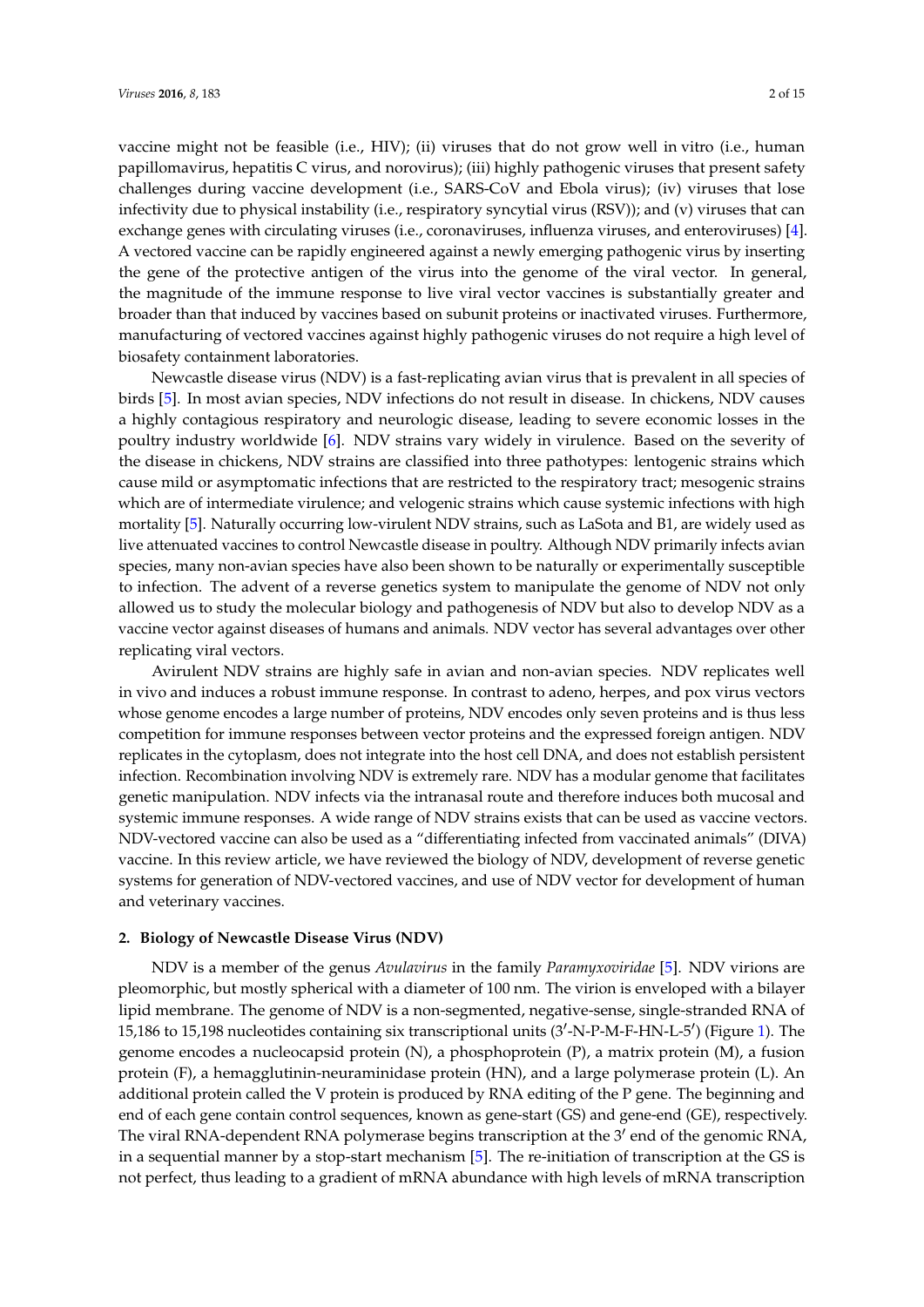<span id="page-2-0"></span>located at the 3' end. The genome length of NDV must be an even multiple of six for efficient virus replication following the "rule of six" [\[5\]](#page-12-1).



**Figure 1.** Genome organization and transcription scheme of Newcastle disease virus (NDV). **Figure 1.** Genome organization and transcription scheme of Newcastle disease virus (NDV).

In NDV, the HN and F proteins are the two integral membrane proteins are the HN proteins. The HN proteins are the HN proteins are the HN proteins are the HN proteins are the HN proteins. The HN proteins are the HN protein In NDV, the HN and F proteins are the two integral membrane proteins. The HN protein is responsible for attachment of the virion to sialic acid containing cell surface receptors. The F protein mediates entry of the virus into the host cell by fusion of the viral envelope to the plasma membrane.<br>The contract of the virus into the host cell by fusion of the viral envelope to the plasma membrane. The F protein is synthesized as a precursor (F0) that is cleaved by host cell protease into two biologically  $\Gamma$ active F1 and F2 subunits. Cleavage of the F protein is a pre-requisite for virus entry and cell-to-cell<br>Contribution in the cell of the F protein is a pre-requisite for virus entry and cell-to-cell fusion. The amino acid sequence at the F protein cleavage site has been identified as the primary<br>has the conformation of  $\overline{R}$ <sup>31</sup>. Virule at NDV strains has the primary determinant of virulence [\[7](#page-12-3)[,8\]](#page-12-4). Virulent NDV strains have multibasic residues that conform to the preferred cleavage site of the intracellular protease furin present in most cell types. In contrast,<br> avirulent NDV strains typically contain one or two basic residues at the F protein cleavage site and are delivered to the plasma membrane in an uncleaved form for cleavage by extracellular proteases, thus restricting viral replication to the respiratory and enteric tracts where secreted proteases for cleavage are available.

## **3. Construction of NDV‐Vectored Vaccines 3. Construction of NDV-Vectored Vaccines**

Infectious NDV can be recovered entirely from cloned cDNA by transfecting cultured cells with Infectious NDV can be recovered entirely from cloned cDNA by transfecting cultured cells with plasmids encoding the viral components of a functional nucleocapsid, full‐length antigenomic RNA, plasmids encoding the viral components of a functional nucleocapsid, full-length antigenomic RNA, and the major proteins involved in replication and transcription, i.e. the N, P, and L proteins under and the major proteins involved in replication and transcription, i.e., the N, P, and L proteins under the control of bacteriophage T7 RNA polymerase promoter [5] (Figure 2). This method, which is also the control of bacteriophage T7 RNA polymerase promoter [\[5\]](#page-12-1) (Figure [2\)](#page-3-0). This method, which is also known as reverse genetics technique, is now available for all three pathotypes of NDV strains [9–12]. known as reverse genetics technique, is now available for all three pathotypes of NDV strains [\[9–](#page-12-5)[12\]](#page-12-6). In general, a foreign gene flanked by NDV GS and GE sequences is inserted into a 3<sup>'</sup> non-coding region region of an NDV genome as an additional transcription unit. Due to a polar gradient transcription, of an NDV genome as an additional transcription unit. Due to a polar gradient transcription, foreign er are expressed more efficiently when placed closer to 3<sup>'</sup> end of the genome. Although a foreign genes are expressed more efficiently when placed closer to 3<sup>'</sup> end of the genome. Although a foreign foreign gene can be placed between any two genes of NDV, the insertion site between the P and M gene can be placed between any two genes of NDV, the insertion site between the P and M genes genes has been found optimal for efficient expression of the foreign protein and replication of NDV has been found optimal for efficient expression of the foreign protein and replication of NDV [\[13–](#page-12-7)[15\]](#page-12-8). [13–15]. The insertion of a foreign gene into NDV genome increases its genome length and gene The insertion of a foreign gene into NDV genome increases its genome length and gene number and number and often has a growth retardation effect on virus replication in vitro and in vivo [16]. NDV often has a growth retardation effect on virus replication in vitro and in vivo [\[16\]](#page-12-9). NDV accommodates accommodates foreign genes (at least 4.5 kb in length) with a good degree of stability [5]. A single foreign genes (at least 4.5 kb in length) with a good degree of stability [\[5\]](#page-12-1). A single NDV vector can except genes (in collection also express at least three different foreign genes.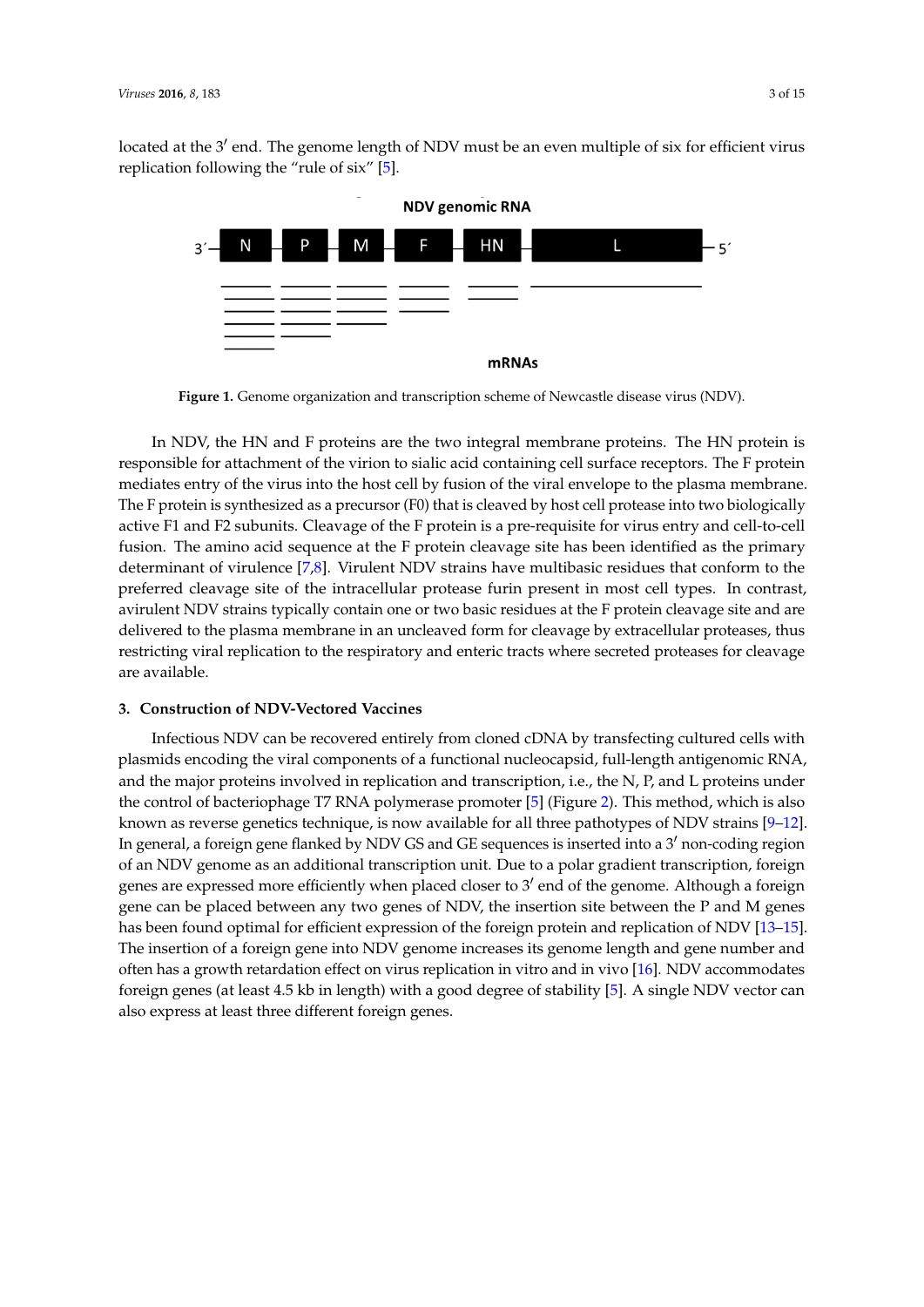<span id="page-3-0"></span>

**Figure 2.** Plasmid-based recovery of recombinant NDV. HEp-2 cells are cotransfected with the antigenome plasmid and expression plasmids encoding the N, P and L proteins of NDV. The T7 RNA polymerase is provided by the recombinant vaccinia MVA/T7 strain.

Avirulent NDV strains LaSota and B1 are commonly used as vaccine vectors because of their proven track records of safety. Mesogenic and velogenic NDV strains are not used as vaccine vectors because they are virulent in chickens. In an experimental study, the mesogenic strain Beaudette C (BC) was evaluated as a vaccine vector in nonhuman primates [\[17\]](#page-12-10). Strain BC replicated to a higher titer and induced a substantially higher level of antibody response compared to strain LaSota, indicating it would be an effective vaccine vector.

#### **4. NDV as a Vaccine Vector for Human Use**

NDV has several advantages for use as a vaccine vector in humans. NDV is safe in humans, due to a natural host range restriction. In nonhuman primates, the intranasal and intratracheal inoculation of African green and rhesus monkeys with 10<sup>6.5</sup> plaque-forming units (PFU) per site of NDV did not cause any disease symptoms and its replication was restricted to the respiratory tract [\[17\]](#page-12-10). In humans, infection by NDV appears to be limited and benign based on both anecdotal observations with bird handlers and in clinical studies using NDV as an oncolytic agent [\[5\]](#page-12-1). According to a clinical study for NDV as an oncolytic agent in humans, intravenous administration of  $10^{10}$  PFU of NDV to humans was safe without causing adverse effects [\[18\]](#page-12-11). NDV shares only a low level of amino acid sequence identity with known human paramyxoviruses and are antigenically distinct from common human and animal pathogens, and thus would not be affected by preexisting immunity in humans. NDV infects via the intranasal route and has been shown to induce humoral and cellular immune responses both at the mucosal and systemic levels in murine and nonhuman primate models [\[13,](#page-12-7)[17,](#page-12-10)[19](#page-12-12)[–26\]](#page-13-0). NDV is a strong stimulator of the host immune response, thus providing an adjuvant effect. The use of avirulent pathotypes of NDV in humans prevents the possibility of accidental spread of a virulent virus strain from treated patients to birds. NDV grows to high titers not only in embryonated eggs  $(10^9 \text{ PFU/mL})$ but also in Vero cells  $(10^8 \text{ PFU/mL})$ , which is acceptable for human vaccine development. In fact, NDV has been used to express protective antigens of various human pathogens and has shown promising results in nonhuman primates. NDV-vectored vaccines for several human pathogens are discussed as follows (Table [1\)](#page-4-0).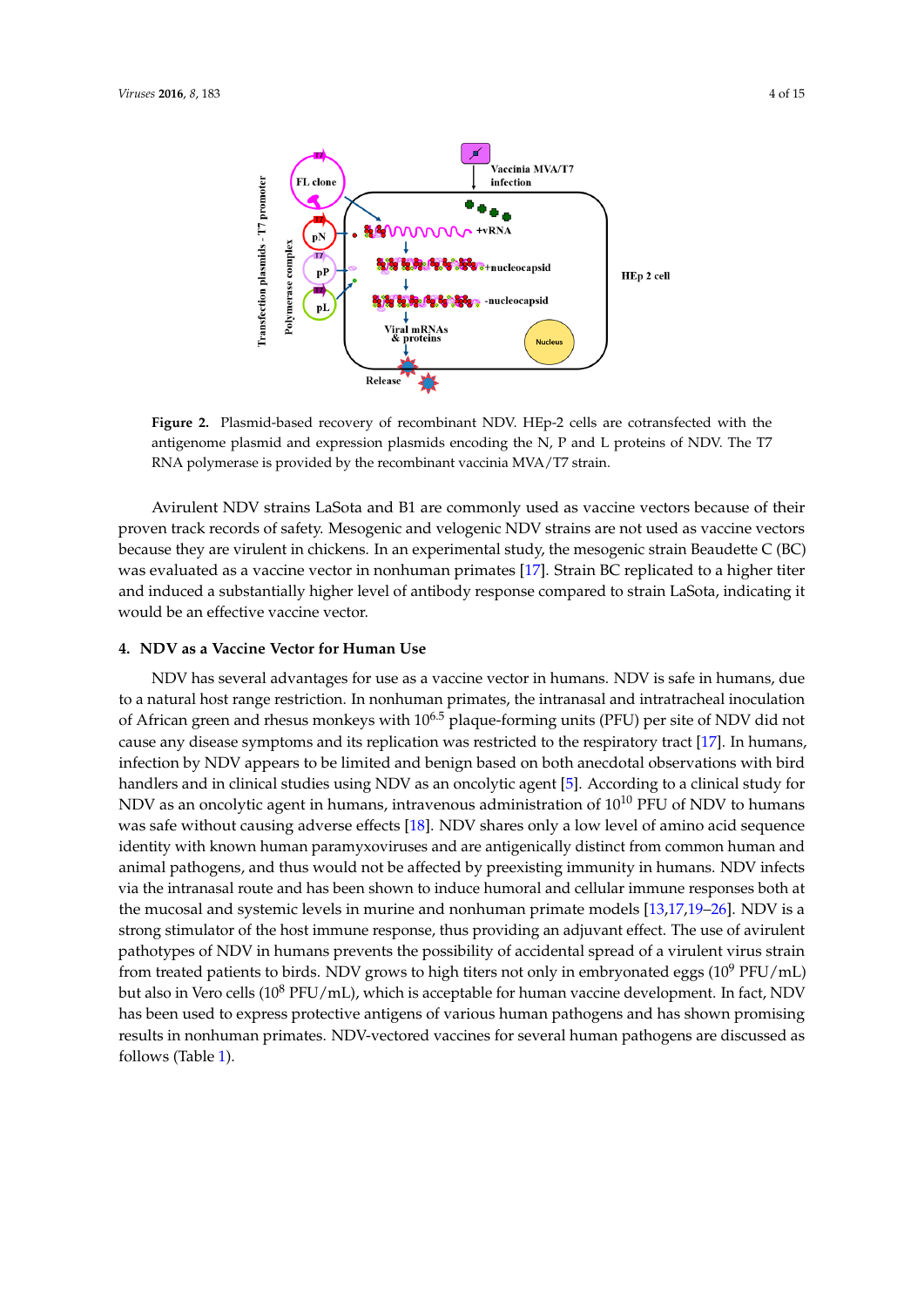| Pathogen             | <b>Disease</b>    | Antigen            | <b>NDV Strain</b> | <b>Animal Model</b>              | Route of Inoculation * | Dose                                  | Ref.   |
|----------------------|-------------------|--------------------|-------------------|----------------------------------|------------------------|---------------------------------------|--------|
| Influenza A H1N1     | Respiratory       | HA                 | B1                | Mouse                            | iv, ip                 | $3 \times 10^7$ PFU; two doses        | $[13]$ |
| <b>HPAIV H5N1</b>    | Respiratory       | HA                 | LaSota            | African green monkey             | in                     | $2 \times 10^7$ PFU: two doses        | $[21]$ |
| HPIV3                | Respiratory       | HN                 | LaSota BC         | African green and rhesus monkeys | in, it                 | $10^{6.5}$ PFU; two doses             | $[17]$ |
| <b>EBOV</b>          | Hemorrhagic fever | GP                 | LaSota            | Rhesus monkeys                   | in, it                 | Two doses                             | $[19]$ |
| SARS-CoV             | Respiratory       |                    | LaSota            | African green monkeys            | in, it                 | Two doses                             | $[20]$ |
| <b>SIV</b>           | simian AIDS       | Gag                | B1                | Mouse                            | iv, ip, in             | $5 \times 10^7$ PFU; one or two doses | $[27]$ |
| <b>HIV</b>           | <b>AIDS</b>       | Gag                | B1                | Mouse                            | in                     | $5 \times 10^5$ PFU: two doses        | $[14]$ |
| <b>HIV</b>           | <b>AIDS</b>       | Env                | LaSota            | Guinea pig                       | in, im                 | $106$ PFU; two or three doses         | [28]   |
| <b>HIV</b>           | <b>AIDS</b>       | Env Gag            | LaSota            | Guinea pig                       | in                     | $10^6$ PFU; two or three doses        | $[29]$ |
| <b>HIV</b>           | <b>AIDS</b>       | Env (gp160, gp120) | LaSota            | Guinea pig                       | in                     | $106$ PFU; three doses                | [30]   |
| <b>HRSV</b>          | Respiratory       |                    | B1                | Mouse                            | in                     | $10^{5.5}$ PFU; one dose              | [31]   |
| NiV                  | Encephalitis      | F/G                | LaSota            | Mouse Pig                        | im                     | $10^9$ EID <sub>50</sub> ; two doses  | $[32]$ |
| Borrelia burgdorferi | Lyme              | BmpA OspC          | LaSota            | Hamster                          | in, im, ip             | $10^6$ PFU                            | $[33]$ |
| <b>NoV</b>           | Gastroenteritis   | VP <sub>1</sub>    | LaSota BC         | Mouse                            | in                     | $10^6$ EID <sub>50</sub> ; two doses  | $[25]$ |

**Table 1.** NDV-vectored vaccines against human pathogens.

<span id="page-4-0"></span>\* im: intramuscular, in: intranasal, ip: intraperitoneal, it: intratracheal, iv: intravenous, EID<sub>50</sub>: 50% embryo infective dose.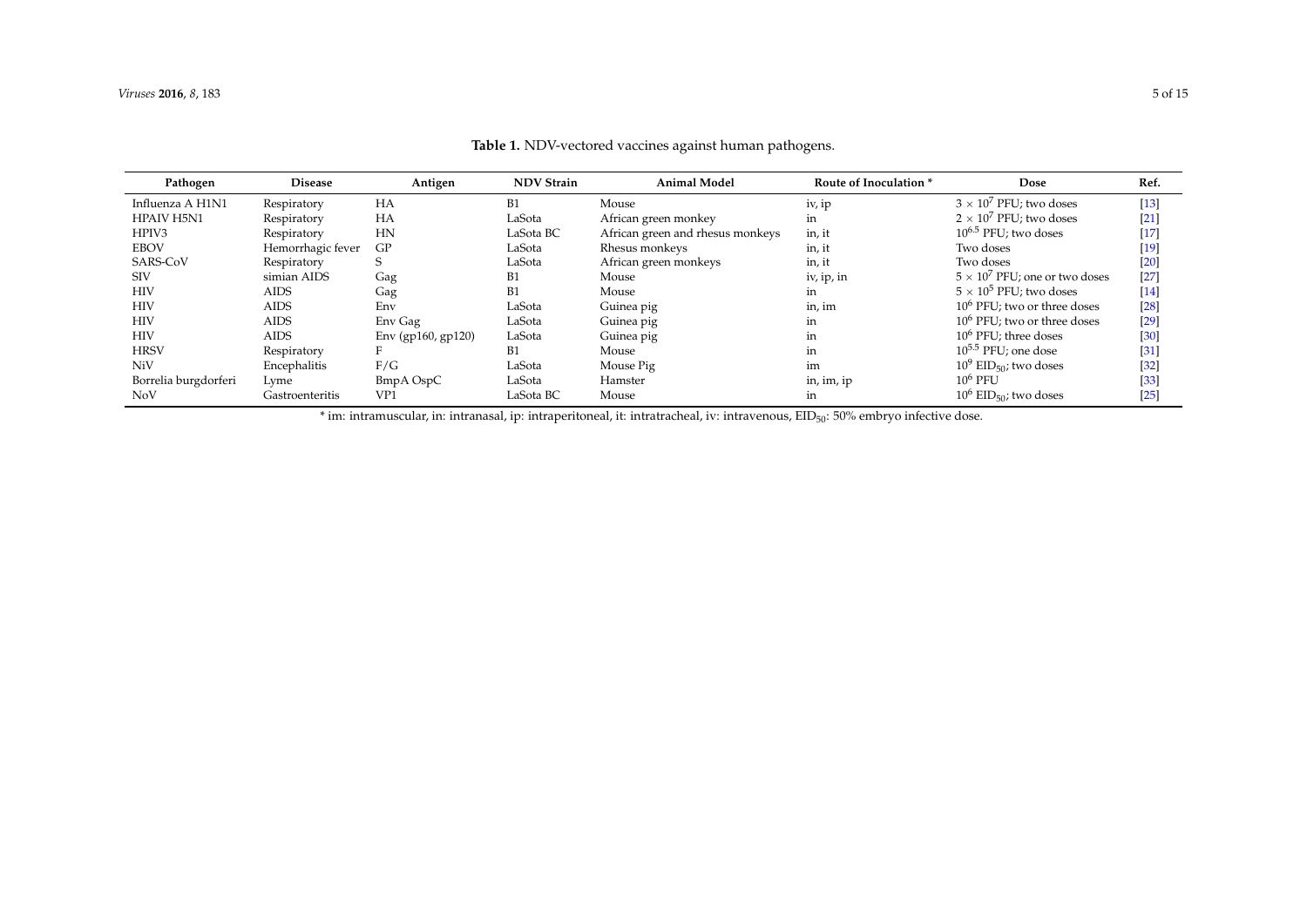The potential of recombinant NDV strain B1 as an effective vaccine vector for humans was first evaluated by expressing an influenza virus (A/WSN/33) hemagglutinin (HA) protein [\[13\]](#page-12-7). The expressed HA protein was incorporated into virions and appeared to be cleaved, indicating that the HA protein was accessible to proteolytic enzymes. In vitro growth kinetics and pathogenicity test in embryonated chicken eggs indicated attenuation of the recombinant NDV. Intravenous administration of mice induced higher titers of antibody to influenza virus HA than intraperitoneal administration. Further, immunized mice by the intravenous route were completely protected against a lethal dose of influenza virus, suggesting that NDV can be a safe and effective vaccine vector for possible use in mammalian and avian species.

The potential of NDV as a vaccine vector for use in humans was first determined in nonhuman primates. Two NDV strains LaSota and BC were evaluated as vaccine vectors in nonhuman primates by inserting the HN protein of human parainfluenza virus type 3 (HPIV3) as a protective antigen [\[17\]](#page-12-10). Two doses of immunization with NDV strains confirmed their restricted replication in African green monkeys (NDV-BC and NDV-LS) and in rhesus monkeys (NDV-BC only). However, the serum antibody response following the second dose exceeded that observed with HPIV3 infection, even though HPIV3 replicated much more efficiently than NDV in these animals. This is the first study to demonstrate efficacy of NDV-vectored vaccine in nonhuman primates.

Ebola virus (EBOV) causes severe hemorrhagic fever in humans with a fatality rate of up to 88% (species *Zaire ebolavirus*) of infected individuals [\[19\]](#page-12-12). Due to the limitation of inactivated vaccines, viral vectors based on common human pathogens have been used for EBOV vaccine. To overcome the high seroprevalence against vectors based on common human pathogens in the adult human population, recombinant NDV strain LaSota expressing the EBOV GP envelope protein was generated to evaluate its potential as a vaccine for EBOV [\[19\]](#page-12-12). Following one intranasal and intratracheal inoculation of rhesus monkeys with NDV/GP, titers of EBOV-specific antibodies and serum EBOV-neutralizing antibodies, were undetectable or low compared to those induced by HPIV3/GP. However, a second immunization resulted in a substantial boost in serum immunoglobulin (Ig) G enzyme-linked immunosorbent assay (ELISA) titers, yet the titers remained lower than those induced by a second dose of HPIV3/GP. In contrast, the ELISA IgA titers in respiratory tract secretions and the serum EBOV-neutralizing antibody titers were equal to those induced after the second dose of HPIV3/GP, showing that the efficacy of NDV vector can be comparable to that of HPIV3 vector by prime-boosting vaccination [\[23\]](#page-13-9).

NDV was evaluated as a vaccine vector for another important emerging pathogen, the severe acute respiratory syndrome-associated coronavirus (SARS-CoV) [\[20\]](#page-12-18). Two NDV vectors were constructed: mesogenic strain BC (NDV-BC) and lentogenic strain LaSota in which the F protein cleavage sequence was modified to that of strain BC (NDV-VF) [\[20\]](#page-12-18). These NDV vectors were engineered to express the SARS-CoV spike S glycoprotein, the major protective antigen. Two dose immunizations of African green monkeys induced a robust neutralizing antibody response, resulting in reduction of virus shedding after challenge with SARS-CoV ( $10^6$  50 % Tissue Culture Infective Dose (TCID<sub>50</sub>)). Specifically, immunization with NDV-VF vector resulted in SARS-CoV titers of a 5-fold, 61-fold, and 236-fold reduction in nasal turbinate, trachea, and lung, respectively, compared with the control animals. The NDV-BC vector was even more effective, with average reductions in viral titer of 13-fold, 276-fold, and 1102-fold in the nasal turbinate, trachea, and lung, respectively. This study demonstrated the safety and protective efficacy of NDV as a topical respiratory vaccine vector for SARS-CoV.

The use of viral vectors expressing selected HIV antigens has been a promising vaccine strategy. The potential of NDV-vectored vaccine against HIV infection was first evaluated by generating recombinant NDV expressing simian immunodeficiency virus (SIV) Gag protein (rNDV/SIVgag) [\[27\]](#page-13-10). The vaccine virus induced Gag-specific cellular immune responses in mice. Among intravenous, intraperitoneal, and intranasal immunization routes, intranasal administration induced the strongest protective immune response against a surrogate challenge virus (rVac/SIVgag) following a booster immunization with recombinant influenza viruses expressing immunogenic portions of SIV Gag. Specifically, this heterologous vaccination approach resulted in approximately, a  $10^6$ -fold reduction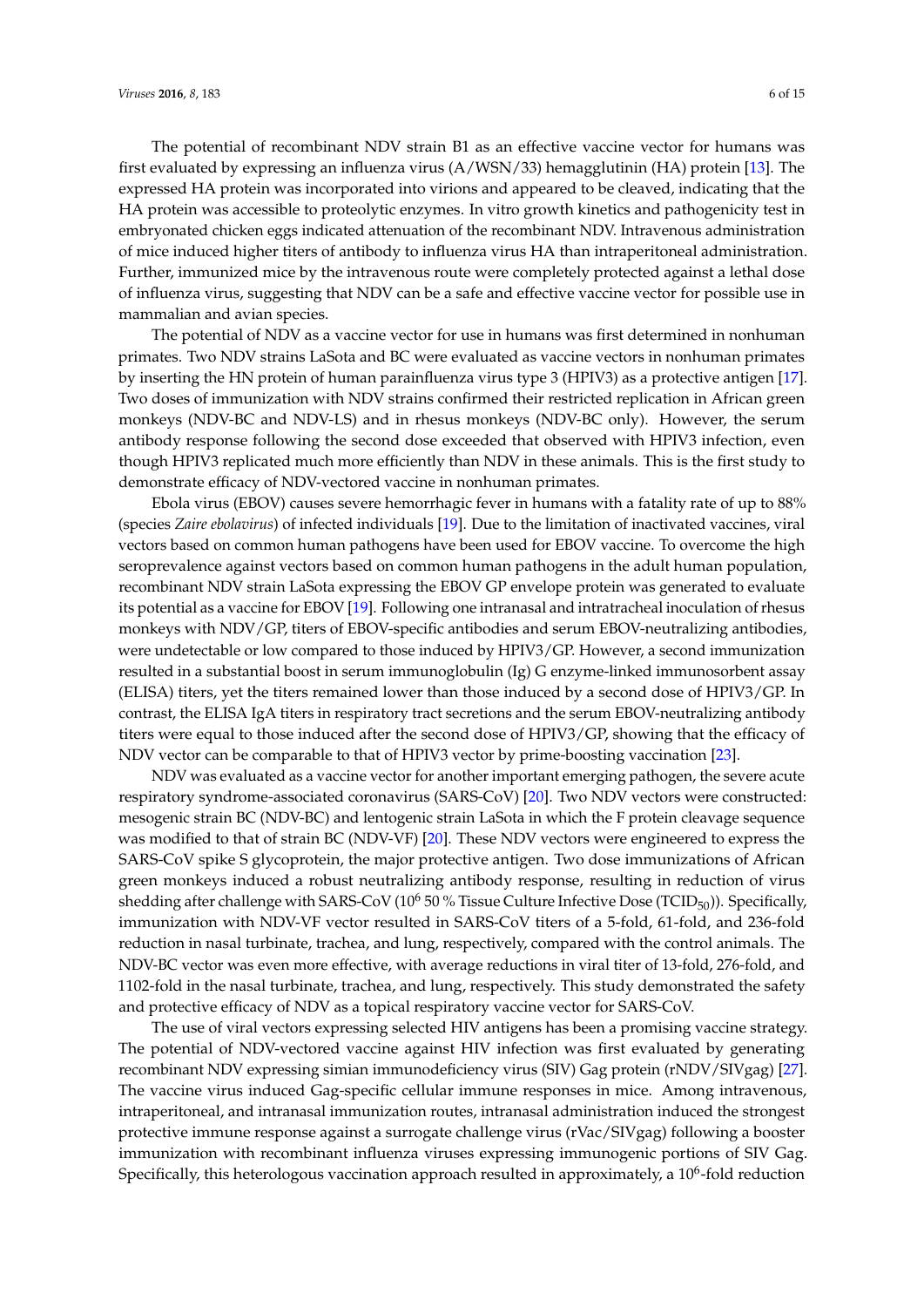in rVac/SIVgag titers at day 5 after challenge compared to titers of control mice injected with phosphate-buffered saline (PBS). The magnitude of the protective immune response also correlated with the levels of cellular immune responses to Gag. These results suggest that NDV vector can be a suitable candidate vaccine against HIV.

The HIV Gag and Env proteins have been expressed by NDV vector [\[14](#page-12-19)[,28–](#page-13-11)[30\]](#page-13-12). The expression level of Gag protein was optimized using different insertion sites in the NDV genome. It was found that the codon-optimized Gag inserted between the P and M genes of NDV induced the highest level of protein expression and an enhanced immune response against HIV Gag in mice [\[14\]](#page-12-19). In another study, expression of gp160 Env protein by NDV vector LaSota also induced systemic and mucosal antibody responses in guinea pigs [\[28\]](#page-13-11). Priming/boosting by the intranasal route was more immunogenic than by the intramuscular route. Further, coexpression of gp160 Env and p55 Gag by vector LaSota enhanced both Env-specific and Gag-specific immune responses in guinea pigs [\[29\]](#page-13-13). This approach was efficient in inducing cellular and protective immune responses to challenge with vaccinia viruses expressing HIV-1 Env and Gag in mice. These results suggest that vaccination with a single NDV vector coexpressing Env and Gag represents a promising strategy to enhance immunogenicity and protective efficacy against HIV. In addition, heterologous prime (NDV expressing gp160) and boosting (purified gp120 protein) approach induced high neutralizing antibody titer in guinea pigs [\[30\]](#page-13-12). These findings suggest that vaccination with multiple HIV antigens in combination can broaden antiviral immune responses.

Respiratory syncytial virus (RSV) is a major cause of severe lower respiratory tract disease in infants and elderly [\[31\]](#page-13-14). The development of an effective vaccine against RSV is a high priority. In order to develop a vector vaccine against RSV, NDV strain B1 was used to express the fusion glycoprotein of RSV [\[31\]](#page-13-14). NDV was chosen as a viral vector because of its ability to induce a strong interferon (IFN)- $\alpha$ / $\beta$  response. The RSV F protein was more immunogenic when presented by NDV-F than by live RSV, and this correlated with an increased ability of NDV to activate antigen-presenting cells in vitro and to induce high levels of IFN- $\alpha/\beta$  in vivo. RSV F-specific, CD8+ memory T cells were present in greater numbers in NDV-F-primed BALB/c mice than in animals previously infected with RSV. Consequently, NDV vaccine virus provided protection from RSV challenge. This study also highlights the adjuvant effect of NDV vector mediated by the potent IFN induction.

NDV has also been used as a vector to express the immunogens of a bacterial pathogen. Lyme borreliosis is a prevalent vector-borne disease in the United States, Europe and parts of Asia. NDV was used to express the basic membrane protein A (BmpA) and the outer surface protein C (OspC) of the Lyme disease pathogen *Borrelia burgdorferi* [\[33\]](#page-13-15). C3H or Balb/C mice that were immunized intranasally with the NDV vectors mounted vigorous serum antibody responses against the NDV vector, but failed to mount a robust response against either the intracellular or extracellular forms of BmpA or OspC. In contrast, a single immunization of hamsters with the NDV vectors via the intranasal, intramuscular, or intraperitoneal route resulted in rapid and rigorous antibody responses against the BmpA and OspC. Challenged with *B. burgdorferi* (10<sup>8</sup> cells/animal), immunization with vector-expressing BmpA provided a reduction of the pathogen load in the joints. This study showed the potential of NDV as a vaccine vector against bacterial pathogens.

Nipah virus (NiV) is a deadly emerging zoonotic pathogen that causes fatal encephalitis in humans and pigs [\[32\]](#page-13-16). The glycoprotein (G) and fusion protein (F) are two major NiV surface glycoproteins that stimulate protective immune responses. NDV strain LaSota expressing the NiV G and F proteins (rLa-NiVG and rLa-NiVF, respectively) were evaluated for their immunogenicity in mice and in pigs [\[32\]](#page-13-16). Following the second dose of immunization, rLa-NiVG and rLa-NiVF induced NiV-specific neutralizing antibodies in mice and long-lasting neutralizing antibodies in pigs (at least for 21 weeks). This study also showed that rLa-NiVG induced higher levels of neutralizing antibodies than rLa-NiVF. Although the protective efficacy of the vaccines was not evaluated in this study, the vaccine viruses showed the potential to be used for protecting humans and animals against NiV infection.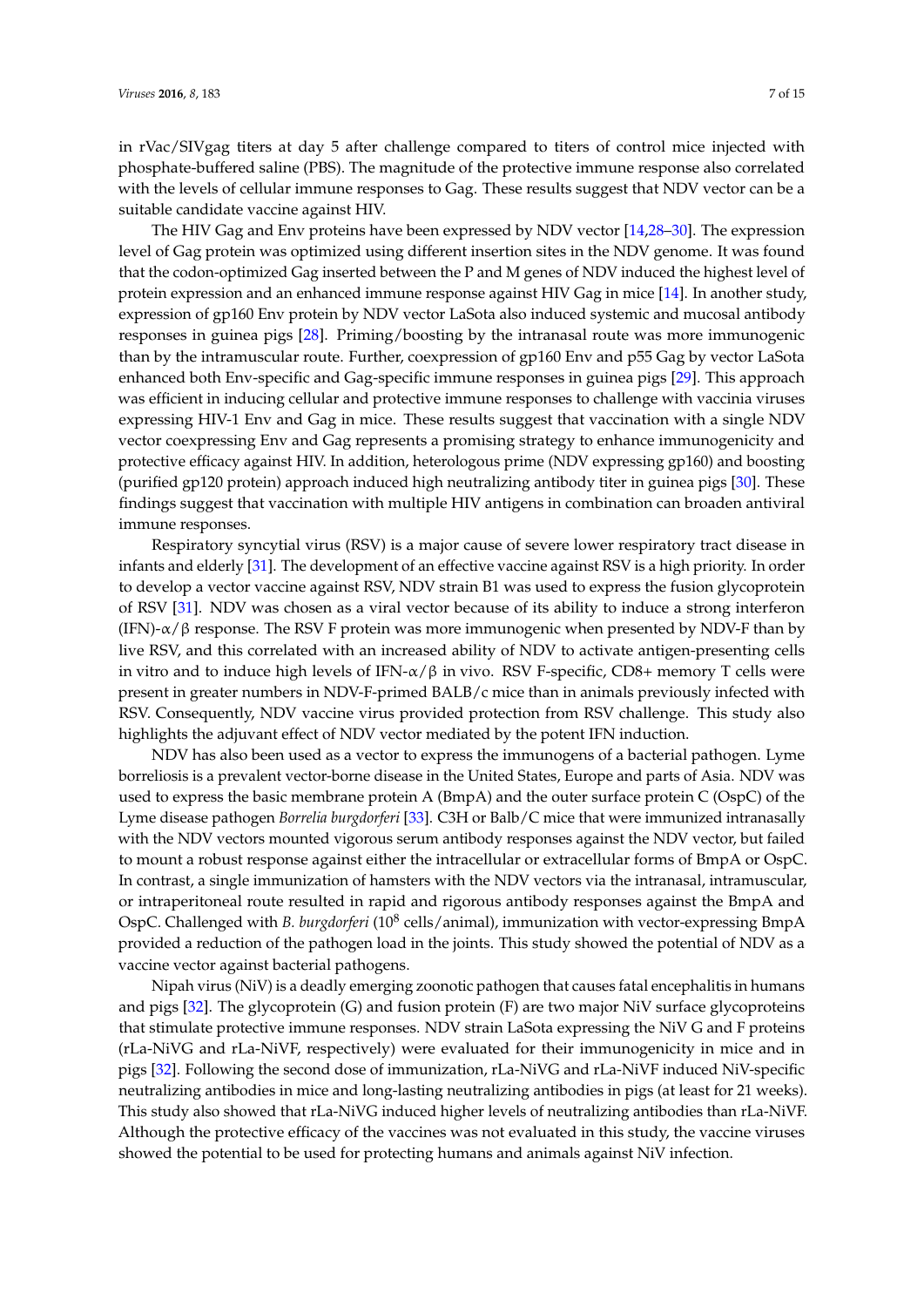Norovirus (NoV) is the most frequent cause of viral gastroenteritis in people of all ages [\[34\]](#page-13-17). The inability of NoV to grow in the cell culture system has greatly hindered development of effective vaccines. To circumvent this obstacle, virus-like particles (VLPs) produced by the baculovirus expression system have been commonly used as NoV vaccine candidates. As a live vaccine vector, LaSota and modified BC strains were used to express the capsid protein (VP1) of NoV strain VA387 (GII.4) and Norwalk virus (GI.1) [\[25,](#page-13-18)[26\]](#page-13-0). For the modified BC vector, the multibasic cleavage site sequence of the F gene was changed to that of strain LaSota. The NoV-expressed VP1 protein formed VLPs in cell culture and in allantoic fluid of embryonated chicken eggs. The modified BC-vectored vaccine induced higher levels of serum, cellular, and mucosal immune responses than the baculovirus-expressed VLPs in mice. These results suggested that NDV has great potential for developing a live NoV vaccine. Alternatively, VLPs produced in large quantities in embryonated eggs or in cell culture by NDV can be a cost-effective method for producing a VLP-based vaccine for humans. This study also has implications for development of NDV-vectored vaccines for other non-cultivable pathogens of humans.

#### **5. NDV as a Vaccine Vector for Veterinary Use**

NDV-vectored vaccines have been evaluated in several animal species (i.e., chicken, cattle, sheep, cat, mouse, pig, and dog) for veterinary use [\[35\]](#page-13-19) (Table [2\)](#page-8-0). NDV is a natural vaccine vector for poultry pathogens. Live attenuated NDV vaccines are widely used all over the world. Therefore, an NDV vector carrying the protective antigen of another avian pathogen can be used as a bivalent vaccine. Such a vaccine will be economical for poultry farmers.

As a bivalent vaccine, the NDV strain LaSota was first used to express the host-protective immunogen VP2 of infectious bursal disease virus (IBDV), a birnavirus, which causes a highly immunosuppressive disease in chickens [\[36\]](#page-13-20). The protective efficacy of LaSota-expressing VP2 protein was evaluated by challenging vaccinated chickens with a highly virulent NDV strain Texas GB or a virulent IBDV variant strain. Vaccination with rLaSota/VP2 provided 90% protection against NDV and IBDV. Booster immunization induced higher levels of antibody responses against both NDV and IBDV and conferred complete protection against both viruses. These results indicate that the recombinant NDV can be used as a vaccine vector for other avian pathogens.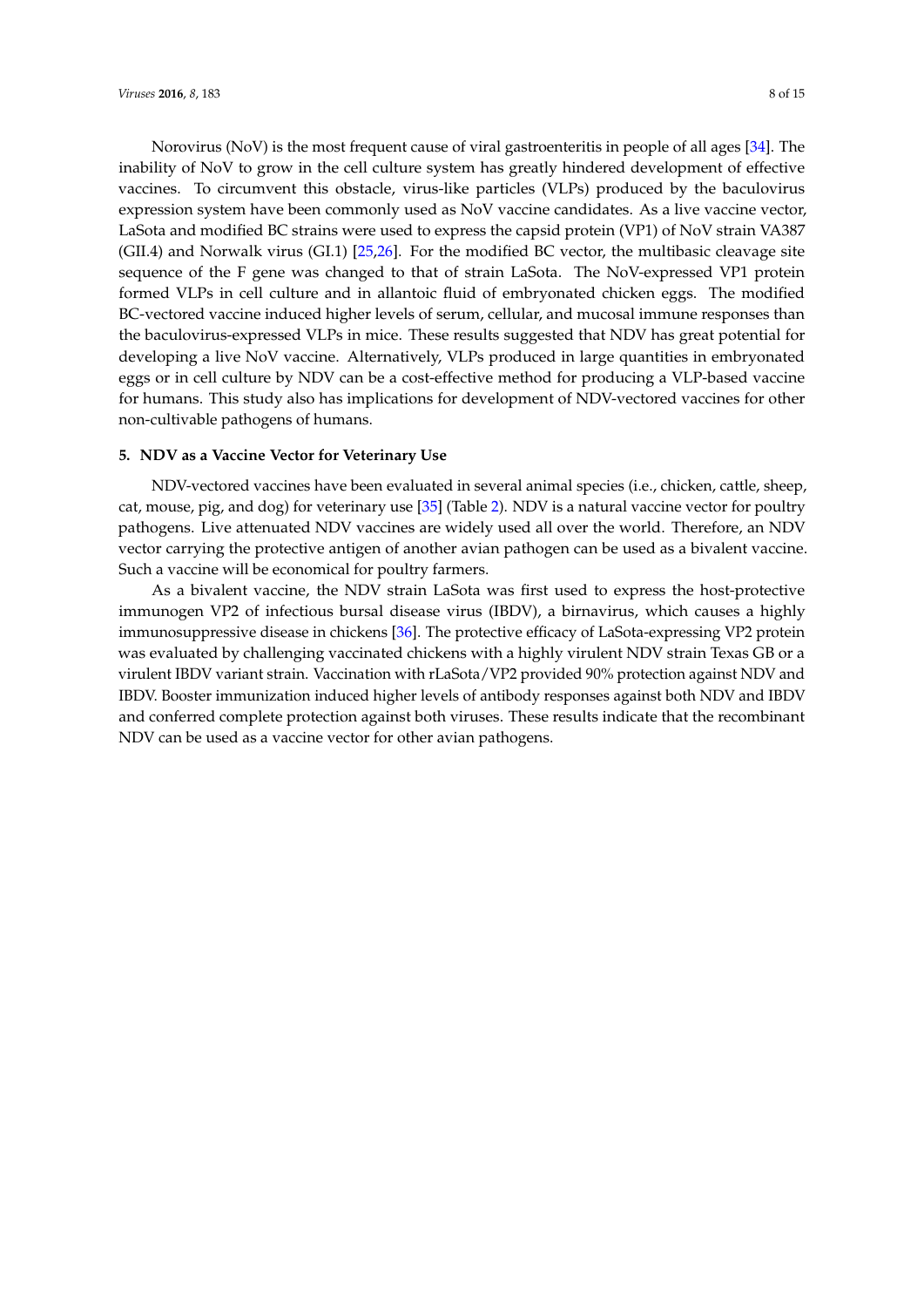| Pathogen          | <b>Disease</b>            | Antigen         | <b>NDV Strain</b> | <b>Animal Model</b> | Route of Inoculation * | Dose                                                                      | Ref.     |
|-------------------|---------------------------|-----------------|-------------------|---------------------|------------------------|---------------------------------------------------------------------------|----------|
| <b>IBDV</b>       | Immunosuppressive disease | VP <sub>2</sub> | LaSota            | Chicken             | $\Omega$               | $10^4$ EID <sub>50</sub> ; two doses                                      | $[36]$   |
| <b>CDV</b>        | Canine distemper          | F/HN            | LaSota            | Mink                | im                     | $10^9$ EID <sub>50</sub> ; two doses                                      | $[37]$   |
| <b>ILTV</b>       | Respiratory               | gB, gC, gD      | LaSota            | Chicken             | on                     | $10^6$ TCID <sub>50</sub>                                                 | $[38]$   |
| <b>IBV</b>        | Respiratory               | S <sub>2</sub>  | LaSota            | Chicken             | $\Omega$               | $10^{9.8}$ EID <sub>50</sub> ; two doses                                  | $[39]$   |
| <b>RVFV</b>       | Rift Valley fever         | Gn              | LaSota            | Calf                | im                     | $10^7$ TCID <sub>50</sub> , two doses                                     | $[40]$   |
| <b>RVFV</b>       | Rift Valley fever         | Gn, Gc          | LaSota            | Mouse; Lamb         | im                     | $10^{5.3}$ TCID <sub>50</sub> ; $10^{7.3}$ TCID <sub>50</sub> ; two doses | $[41]$   |
| BHV-1             | Respiratory               | gD              | LaSota            | Calf                | in                     | $10^6$ PFU: one dose                                                      | $[42]$   |
| <b>RV</b>         | Rabies                    | G               | LaSota            | Cat; Dog            | im                     | $10^{9.8}$ EID <sub>50</sub> ; $10^{8.3}$ EID <sub>50</sub> ; three doses | $[43]$   |
| <b>HPAIV H5N1</b> | Respiratory               | HA              | LaSota            | Chicken             | in                     | $10^6$ EID <sub>50</sub> ; one dose                                       | [44, 45] |
| <b>HPAIV H7N2</b> | Respiratory               | HA              | B1                | Chicken             | $\circ$                | $10^6$ EID <sub>50</sub> ; one dose                                       | $[46]$   |

**Table 2.** NDV-vectored vaccines against veterinary pathogens.

<span id="page-8-0"></span>\* o: ocular, on: oculonasal, im: intramuscular, in: intranasal, it: intratracheal, EID50: 50% embryo infectious dose, TCID50: 50% tissue culture infective dose.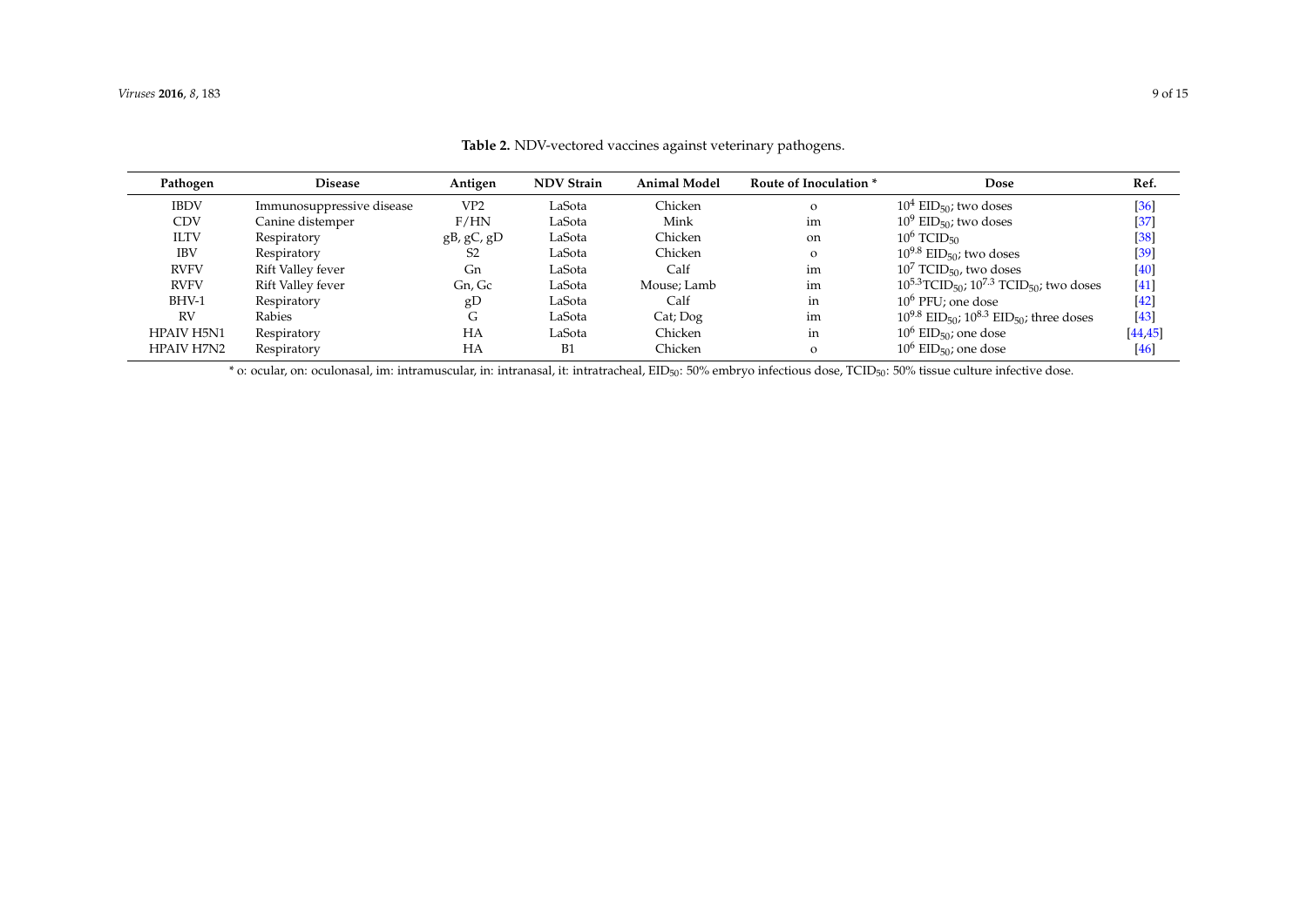Infectious laryngotracheitis is a major respiratory disease in chickens and caused by infectious laryngotracheitis virus (ILTV), a herpes virus [\[47\]](#page-14-7). Bivalent NDV-vectored vaccines against ILTV have been developed to improve the safety of current live attenuated ILTV vaccines [\[38](#page-13-25)[,48\]](#page-14-8). The protective efficacy of NDVs expressing the three major ILTV surface glycoproteins, namely, gB, gC, and gD was evaluated against ILTV infection in chickens [\[38\]](#page-13-25). Particularly, rNDV-expressing gD induced the highest level of neutralizing antibodies among the tested vaccine candidates and completely protected chickens against the challenge of virulent ILTV and NDV, showing its potential as a bivalent vaccine. This protective efficacy of rNDV gD vaccine was attributed to high levels of envelope incorporation and cell surface expression of gD compared to gB and gC. In another study, LaSota viruses expressing gB and gD of ILTV were generated and vaccination of chickens with the two viruses conferred protection against virulent ILTV and NDV challenges [\[48\]](#page-14-8). In addition, LaSota with gB showed the protection of commercial broilers against clinical disease. Discrepancy of vaccine efficacy between these two studies could be due to the different levels of gB and gD expressions by NDV vectors and experimental conditions.

Infectious bronchitis virus (IBV), a coronavirus, is an important avian pathogen, causing respiratory disease in broilers and poor egg production in breeders and layers worldwide [\[49\]](#page-14-9). The spike polypeptide S2 gene was expressed by LaSota (rLS/IBV.S2) [\[39\]](#page-13-26). The vaccine virus effectively elicited hemagglutination inhibition antibodies against NDV and protected chickens against lethal challenge with virulent strain NDV/CA02. IBV heterotypic protection was assessed using a prime-boost approach with a commercially available attenuated IBV Massachusetts (Mass)-type vaccine. Chickens primed ocularly with rLS/IBV.S2 and boosted with Mass were completely protected against challenge with a virulent Ark-type strain. The protective efficacy of this heterologous vaccination was similar to that of priming and boosting with Mass (Mass + Mass). Based on clinical signs, both vaccinated groups appeared equally protected against challenge compared to unvaccinated challenged chickens. In shedding of challenge virus in the trachea, viral RNA was detected in 50% of rLS/IBV.S2 + Mass-vaccinated chickens while chickens vaccinated with Mass + Mass and unvaccinated challenged controls showed 84% and 90% incidence of IBV RNA detection, respectively. These results demonstrate the potential of NDV-vectored vaccine for IBV infection.

NDV vector has also been used for the prevention of economically important livestock diseases. Rift Valley fever virus (RVFV), a bunyavirus, causes recurrent large outbreaks in humans and in livestock [\[50\]](#page-14-10). NDV expressing the RVFV structural glycoproteins Gn was generated (NDFL-Gn) [\[40\]](#page-14-11). Immunization of calves via the intranasal route elicited no detectable antibody responses, whereas intramuscular immunization elicited antibodies against both NDV and the Gn protein. In general, the titers of RVFV-neutralizing antibodies were modest, varying from 8 to 32. To improve the efficacy of NDV-vectored vaccine, Gn was coexpressed with another glycoprotein Gc [\[41\]](#page-14-12), which resulted in the formation of VLPs and subsequent release from the producing cells. A homologous prime-boost vaccination of mice with this vaccine virus induced neutralizing antibodies and provided complete protection from a lethal RVFV challenge. The immunogenicity of the vaccine virus was further evaluated in lamb, the main target species of RVFV. A single intramuscular vaccination induced neutralizing antibodies, and this response was significantly boosted by a second vaccination. Although coexpression of the Gn and Gc induced a good immune response, protective efficacy of this vaccine needs to be further evaluated.

Bovine herpesvirus-1 (BHV-1) is a major cause of respiratory tract diseases in cattle. Since modified live BHV-1 vaccines can cause latent infection in immunized animals, NDV expressing the glycoprotein D (gD) of BHV-1 was generated as a vectored vaccine [\[42\]](#page-14-13). A single intranasal and intratracheal inoculation of calves with NDV elicited mucosal and systemic antibodies specific to BHV-1. Challenge with BHV-1 showed reduced virus shedding and clinical signs in immunized calves compared to unimmunized claves. In addition, the titers of serum antibodies specific to BHV-1 were higher in immunized animals compared to unimmunized animals, indicating that the vaccines primed for secondary responses. This indicates that NDV can be used as a vaccine vector in bovines, and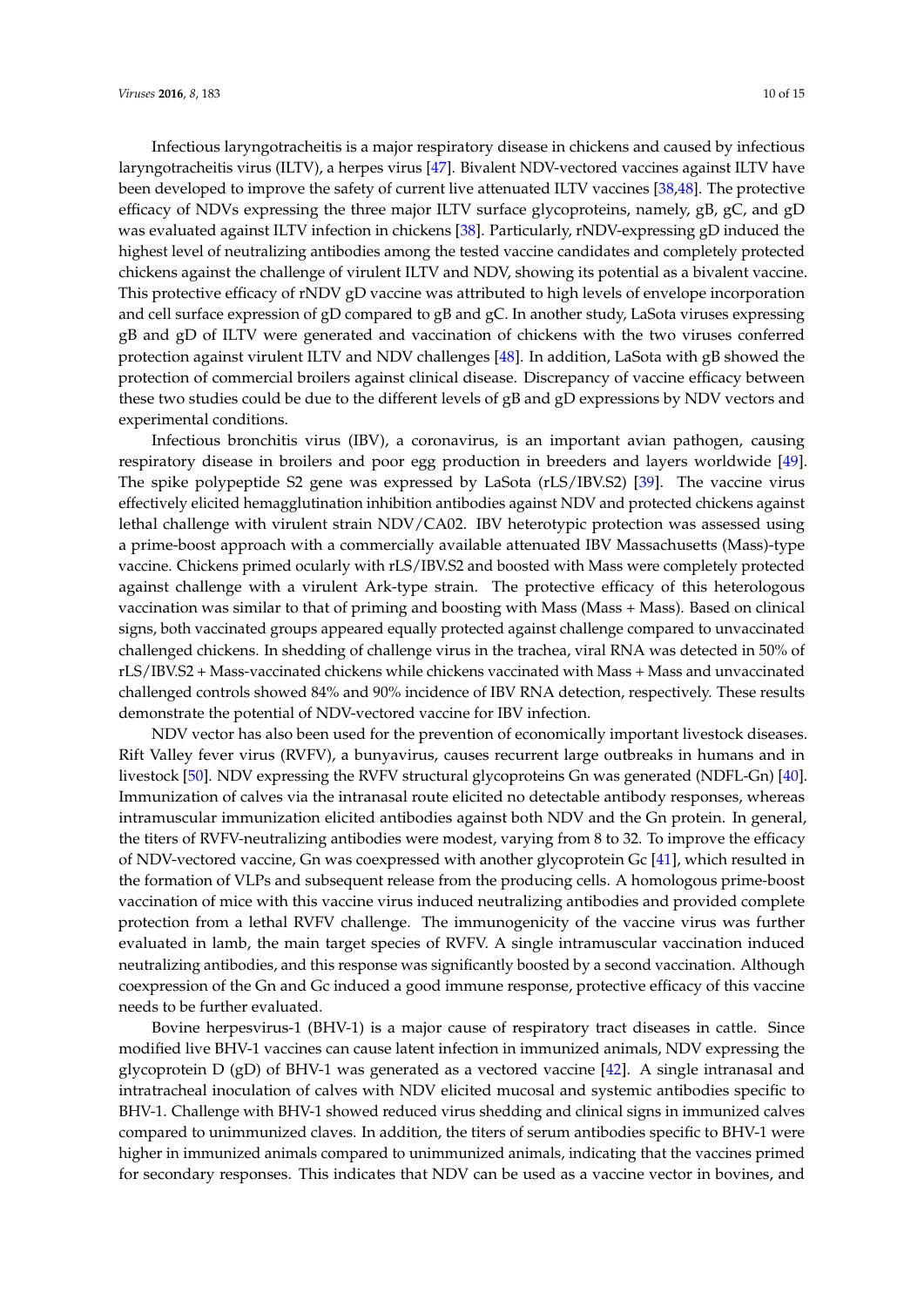BHV-1 gD may be useful as a mucosal vaccine against BHV-1 infection. However, vaccination might require augmentation by a second dose or the inclusion of additional BHV-1 antigens.

Rabies virus (RV), a rhabdovirus, causes a fatal neurologic disease in humans and in animals [\[43\]](#page-14-14). To generate an effective, safe, and affordable rabies vaccine, NDV strain LaSota expressing the rabies virus glycoprotein G (rL-RVG) was evaluated. The safety of rL-RVG vaccine virus was confirmed in cats and dogs. Intramuscular vaccination with rL-RVG induced strong and long-lasting protective neutralization antibody responses against rabies virus in dogs and cats. Although three doses of vaccination were conducted, the second dose induced the highest levels of immune responses in both cats and dogs. Vaccination dose of 10 50% embryo infective dose (EID) completely protected dogs from challenge after one year. This study demonstrated protective efficacy of NDV-vectored vaccine against rabies in dogs. This vaccine may also have potential use in high-risk human individuals to control rabies virus infections.

Canine distemper virus (CDV), a morbillivirus, infects many carnivores and cause several high-mortality disease outbreaks [\[37\]](#page-13-27). The current CDV live vaccine cannot be safely used in some exotic species, such as mink and ferret. NDV strain LaSota expressing envelope glycoproteins, hemagglutinin (H, rLa-CDVH) and fusion protein (F, rLa-CDVF), were generated as vaccine candidates. In immunized minks, rLa-CDVH induced higher titers of neutralization antibodies against CDV than rLa-CDVF neutralizing antibodies. Further, rLa-CDVH provided complete protection against virulent CDV challenge during the four weeks of observation. In contrast, all animals immunized with rLa-CDVF developed clinical signs of distemper and virus shedding. This study suggested that recombinant NDV expressing the H protein of CDV is a safe and efficient candidate vaccine against CDV in mink. The efficacy of rLa-CDVH virus also needs to be evaluated in other host carnivore species.

#### **6. NDV-Vectored Vaccines against Highly Pathogenic Avian Influenza Virus**

Highly pathogenic avian influenza virus (HPAIV) is an economically important pathogen of poultry worldwide. The outbreaks involving H5N1 or H7N7 influenza viruses resulted in lethal infections in poultry and the death of a limited number of people [\[51\]](#page-14-15). Therefore, vaccination of poultry against HPAIV could play an important role in reducing virus shedding and raising the threshold for infection and transmission [\[46\]](#page-14-16). However, development of vaccines against HPAIV has been hampered due to poor immunogenicity of the virus [\[52\]](#page-14-17). Furthermore, inactivated vaccines are not commonly used because of the high cost due to the requirement of enhanced biosafety level 3 containment and the difficulty in "differentiating infected from vaccinated animals" (DIVA). The use of live attenuated influenza viruses as vaccines in avian or mammalian species can also raise a major biosafety concern, because the vaccine viruses may become virulent through mutation or genetic reassortment with circulating strains. Alternatively, NDV can be an ideal vaccine vector for development of an avian influenza vaccine. NDV infects via the intranasal route and therefore induces both local and systemic immune responses at the respiratory tract [\[5\]](#page-12-1). Therefore, it provides a convenient platform for rapid, efficient, and economical immunization. In fact, NDV has been most commonly used as a vaccine vector against AIV. Protective efficacy of NDV-vectored vaccines has been evaluated and verified by many different vaccination studies [\[21,](#page-12-20)[22](#page-12-21)[,44–](#page-14-18)[46](#page-14-16)[,53](#page-14-19)[,54\]](#page-14-20).

For the generation of vaccines, a major protective antigen, hemagglutinin (HA) of HPAIV has been placed between the P and M genes or between the F and HN genes in lentogenic NDV strains LaSota or B1. To address a safety concern, an NDV-vectored vaccine was further generated by replacing the polybasic cleavage site in HPAIV HA with that from a low-pathogenicity strain of influenza virus [\[22\]](#page-12-21). In addition, the HA gene has been modified to enhance its expression levels by NDV. Specifically, elimination of an NDV transcription termination signal-like sequence located within the HA open reading frame of H5 enhanced expression levels of HA protein by NDV and completely protected chickens after challenge with a lethal dose of velogenic NDV or highly pathogenic AIV, respectively [\[44\]](#page-14-18). In addition, the ectodomain of an H7N7 or H5N1 avian influenza virus HA was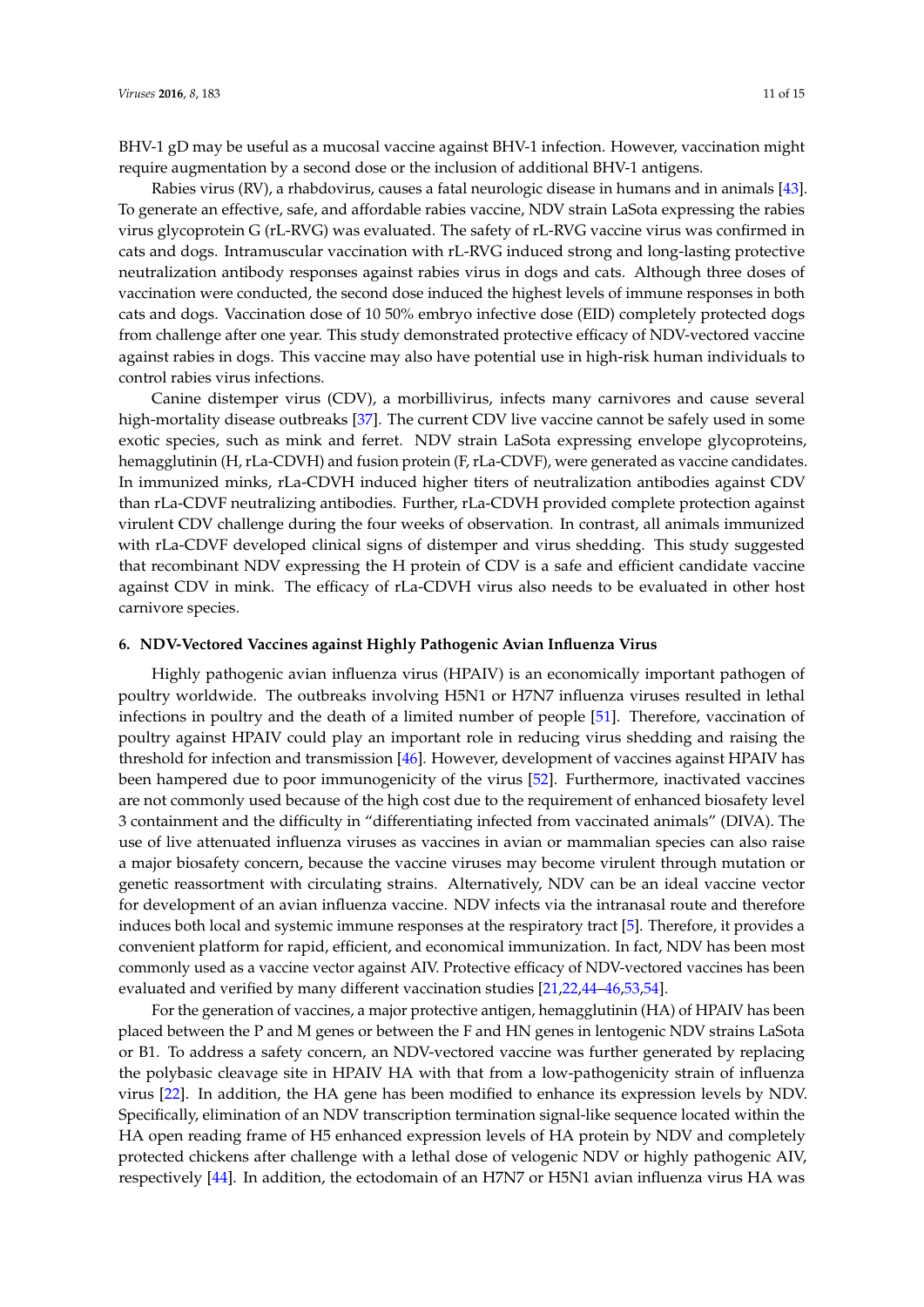fused with the transmembrane and cytoplasmic domains derived from the F protein of NDV [\[46,](#page-14-16)[53\]](#page-14-19). This approach resulted in enhanced incorporation of the foreign protein into virus particles and the protection of chickens against both HPAIV and a highly virulent NDV. These studies also demonstrated that NDV can be used to generate a bivalent vaccine.

Although use of avirulent NDV vectors has been effective in protecting chickens against clinical disease and mortality, some studies also found virus shedding in chickens after challenge with HPAIV [\[45\]](#page-14-21). To enhance the replication of vaccine virus, attenuated mesogenic NDV strain BC has been generated by changing the multibasic cleavage site sequence of the F protein to the dibasic sequence of strain LaSota [\[54\]](#page-14-20). Additionally, the BC, F, and HN proteins were modified in several ways to enhance virus replication. The modified BC-based vectors replicated better than LaSota vector, and expressed higher levels of HA protein and provided complete protection against challenge virus shedding, suggesting its potential to be safely used as a vaccine vector.

For effective human vaccines against HPAIV, the immunogenicity of NDV expressing the HA of H5N1 was evaluated in African green monkeys by the intranasal route of administration [\[21\]](#page-12-20). Two doses of NDV-vectored vaccine ( $2 \times 10^7$  PFU) induced a high titer of H5N1 HPAIV-neutralizing serum antibodies in all of the immunized monkeys. Moreover, a substantial mucosal IgA response was induced in the respiratory tract, which can potentially reduce or prevent transmission of the virus during an outbreak or a pandemic. The intranasal route of administration is also advantageous for needle-free immunization and is thus suitable for mass immunization. The protective efficacy of vaccine viruses was evaluated in African green monkeys by the intranasal/intratracheal route or by the aerosol route of administration [\[22\]](#page-12-21). Each of the vaccine constructs was highly restricted for replication, with only low levels of virus shedding detected in respiratory secretions. All groups developed high levels of neutralizing antibodies against homologous (A/Vietnam/1203/04) and heterologous (A/egret/Egypt/1162-NAMRU3/06) strains of HPAIV and were protected against challenge with  $2 \times 10^7$  PFU of homologous HPAIV. This study demonstrated that needle-free, highly attenuated NDV-vectored vaccines were immunogenic and protective in a nonhuman primate model of HPAIV infection.

#### **7. Conclusions**

Newcastle disease virus (NDV) is an attractive vaccine vector for both human and animal pathogens. The live attenuated vaccine strains used as vaccine vectors have a proven track record of safety and efficacy. NDV vectors not only induce robust humoral and cellular immune responses but also induce mucosal immune response. Therefore, NDV can be a vector of choice for mucosal immunization. The ability of NDV to infect a wide variety of non-avian species makes it a potential vector for other animals. NDV is also a promising vaccine vector for use in humans. One advantage is that most humans do not have pre-existing immunity to NDV. NDV-vectored vaccines have also become available commercially (i.e., H5N1 HPAIV vaccine for poultry).

**Author Contributions:** S.H.K. and S.K.S. wrote the manuscript.

**Conflicts of Interest:** The authors declare no conflict of interest.

#### **References**

- <span id="page-11-0"></span>1. Morens, D.M.; Fauci, A.S. Emerging infectious diseases: Threats to human health and global stability. *PLoS Pathog.* **2013**, *9*, e1003467. [\[CrossRef\]](http://dx.doi.org/10.1371/journal.ppat.1003467) [\[PubMed\]](http://www.ncbi.nlm.nih.gov/pubmed/23853589)
- <span id="page-11-1"></span>2. Fauci, A.S.; Morens, D.M. The perpetual challenge of infectious diseases. *N. Engl. J. Med.* **2012**, *366*, 454–461. [\[CrossRef\]](http://dx.doi.org/10.1056/NEJMra1108296) [\[PubMed\]](http://www.ncbi.nlm.nih.gov/pubmed/22296079)
- <span id="page-11-2"></span>3. Belshe, R.B.; Edwards, K.M.; Vesikari, T.; Black, S.V.; Walker, R.E.; Hultquist, M.; Kemble, G.; Connor, E.M.; CAIV-T Comparative Efficacy Study Group. Live attenuated versus inactivated influenza vaccine in infants and young children. *N. Engl. J. Med.* **2007**, *356*, 685–696. [\[CrossRef\]](http://dx.doi.org/10.1056/NEJMoa065368) [\[PubMed\]](http://www.ncbi.nlm.nih.gov/pubmed/17301299)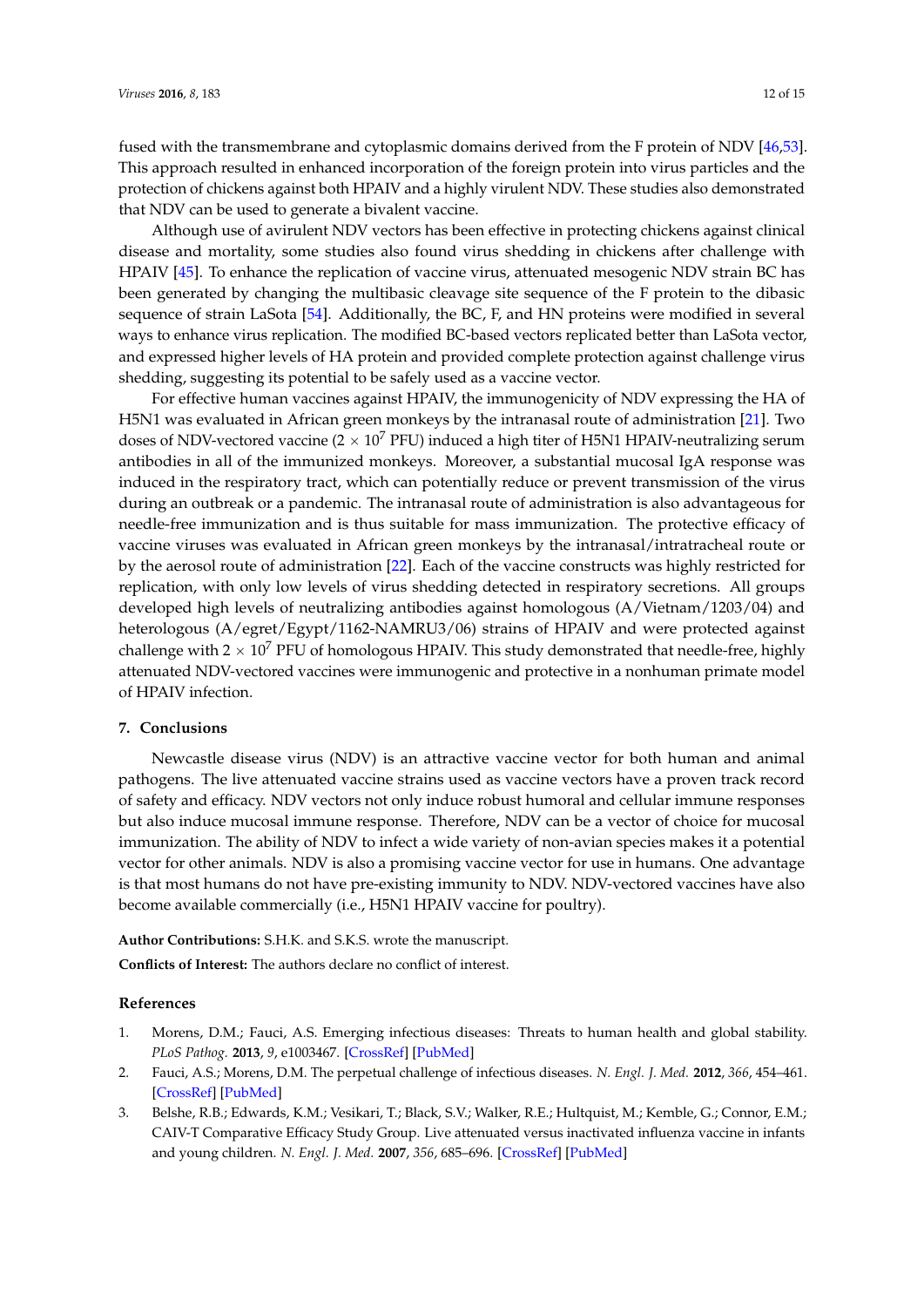- <span id="page-12-0"></span>4. Bukreyev, A.; Collins, P.L. Newcastle disease virus as a vaccine vector for humans. *Curr. Opin. Mol. Ther.* **2008**, *10*, 46–55. [\[PubMed\]](http://www.ncbi.nlm.nih.gov/pubmed/18228181)
- <span id="page-12-1"></span>5. Samal, S.K. Newcastle disease and related avian paramyxoviruses. In *The Biology of Paramyxoviruses*; Samal, S.K., Ed.; Caister Academic Press: Norfolk, UK, 2011; pp. 69–114.
- <span id="page-12-13"></span><span id="page-12-2"></span>6. Alexander, D.J. Newcastle disease and other avian paramyxoviruses. *Rev. Sci. Tech.* **2000**, *19*, 443–462. [\[PubMed\]](http://www.ncbi.nlm.nih.gov/pubmed/10935273)
- <span id="page-12-17"></span><span id="page-12-3"></span>7. Peeters, B.P.H.; de Leeuw, O.S.; Koch, G.; Gielkens, A.L.J. Rescue of Newcastle disease virus from cloned cDNA: Evidence that cleavability of the fusion protein is a major determinant for virulence. *J. Virol.* **1999**, *73*, 5001–5009. [\[PubMed\]](http://www.ncbi.nlm.nih.gov/pubmed/10233962)
- <span id="page-12-4"></span>8. Panda, A.; Huang, Z.; Elankumaran, S.; Rockemann, D.D.; Samal, S.K. Role of fusion protein cleavage site in the virulence of Newcastle disease virus. *Microb. Pathog.* **2004**, *36*, 1–10. [\[CrossRef\]](http://dx.doi.org/10.1016/j.micpath.2003.07.003) [\[PubMed\]](http://www.ncbi.nlm.nih.gov/pubmed/14643634)
- <span id="page-12-5"></span>9. Krishnamurthy, S.; Huang, Z.; Samal, S.K. Recovery of a virulent strain of Newcastle disease virus from cloned cDNA: Expression of a foreign gene results in growth retardation and attenuation. *Virology* **2000**, *278*, 168–182. [\[CrossRef\]](http://dx.doi.org/10.1006/viro.2000.0618) [\[PubMed\]](http://www.ncbi.nlm.nih.gov/pubmed/11112492)
- <span id="page-12-15"></span>10. Huang, Z.; Krisnamurthy, S.; Panda, A.; Samal, S.K. High-level expression of a foreign gene from the 3' proximal first locus of a recombinant Newcastle disease virus. *J. Gen. Virol.* **2001**, *82*, 1729–1736. [\[CrossRef\]](http://dx.doi.org/10.1099/0022-1317-82-7-1729) [\[PubMed\]](http://www.ncbi.nlm.nih.gov/pubmed/11413385)
- 11. Paldurai, A.; Kim, S.H.; Nayak, B.; Xiao, S.; Collins, P.L.; Samal, S.K. Evaluation of the contributions of the individual viral genes to Newcastle disease virulence and pathogenesis. *J. Virol.* **2014**, *88*, 8579–8596. [\[CrossRef\]](http://dx.doi.org/10.1128/JVI.00666-14) [\[PubMed\]](http://www.ncbi.nlm.nih.gov/pubmed/24850737)
- <span id="page-12-6"></span>12. Xiao, S.; Nayak, B.; Samuel, A.; Paldurai, A.; Kanabagattebasavarajappa, M.; Collins, P.L.; Samal, S.K. Generation by reverse genetics of an effective, stable, live-attenuated Newcastle disease virus vaccine based on a currently circulating, highly virulent Indonesian strain. *PLoS ONE* **2012**, *7*, e52751. [\[CrossRef\]](http://dx.doi.org/10.1371/journal.pone.0052751) [\[PubMed\]](http://www.ncbi.nlm.nih.gov/pubmed/23285174)
- <span id="page-12-16"></span><span id="page-12-7"></span>13. Nakaya, T.; Cros, J.; Park, M.S.; Nakaya, Y.; Zheng, H.; Sagrera, A.; Villar, E.; García-Sastre, A.; Palese, P. Recombinant Newcastle disease virus as a vaccine vector. *J. Virol.* **2001**, *75*, 11868–11873. [\[CrossRef\]](http://dx.doi.org/10.1128/JVI.75.23.11868-11873.2001) [\[PubMed\]](http://www.ncbi.nlm.nih.gov/pubmed/11689668)
- <span id="page-12-19"></span><span id="page-12-14"></span>14. Carnero, E.; Li, W.; Borderia, A.V.; Moltedo, B.; Moran, T.; García-Sastre, A. Optimization of human immunodeficiency virus Gag expression by Newcastle disease virus vectors for the induction of potent immune responses. *J. Virol.* **2009**, *83*, 584–597. [\[CrossRef\]](http://dx.doi.org/10.1128/JVI.01443-08) [\[PubMed\]](http://www.ncbi.nlm.nih.gov/pubmed/19004953)
- <span id="page-12-8"></span>15. Zhao, H.; Peeters, B.P.H. Recombinant Newcastle disease virus as a viral vector: Effect of genomic location of foreign gene on gene expression and virus replication. *J. Gen. Virol.* **2013**, *84*, 781–788. [\[CrossRef\]](http://dx.doi.org/10.1099/vir.0.18884-0) [\[PubMed\]](http://www.ncbi.nlm.nih.gov/pubmed/12655078)
- <span id="page-12-9"></span>16. Bukreyev, A.; Skiadopoulos, M.H.; Murphy, B.R.; Collins, P.L. Nonsegmented negative-strand viruses as vaccine vectors. *J. Virol.* **2006**, *80*, 10293–10306. [\[CrossRef\]](http://dx.doi.org/10.1128/JVI.00919-06) [\[PubMed\]](http://www.ncbi.nlm.nih.gov/pubmed/17041210)
- <span id="page-12-10"></span>17. Bukreyev, A.; Huang, Z.; Yang, L.; Elankumaran, S.; Claire, M.; Murphy, B.R.; Samal, S.K.; Collins, P.L. Recombinant Newcastle disease virus expressing a foreign viral antigen is attenuated and highly immunogenic in primates. *J. Virol.* **2005**, *79*, 13275–13284. [\[CrossRef\]](http://dx.doi.org/10.1128/JVI.79.21.13275-13284.2005) [\[PubMed\]](http://www.ncbi.nlm.nih.gov/pubmed/16227250)
- <span id="page-12-11"></span>18. Freeman, A.I.; Zakay-Rones, Z.; Gomori, J.M.; Linetsky, E.; Rasooly, L.; Greenbaum, E.; Rozenman-Yair, S.; Panet, A.; Libson, E.; Irving, C.S.; et al. Phase I/II trial of intravenous NDV-HUJ oncolytic virus in recurrent glioblastoma multiforme. *Mol. Ther.* **2006**, *13*, 221–228. [\[CrossRef\]](http://dx.doi.org/10.1016/j.ymthe.2005.08.016) [\[PubMed\]](http://www.ncbi.nlm.nih.gov/pubmed/16257582)
- <span id="page-12-12"></span>19. Bukreyev, A.; Rollin, P.E.; Tate, M.K.; Yang, L.; Zaki, S.R.; Shieh, W.J.; Murphy, B.R.; Collins, P.L.; Sanchez, A. Successful topical respiratory tract immunization of primates against Ebola virus. *J. Virol.* **2007**, *81*, 6379–6388. [\[CrossRef\]](http://dx.doi.org/10.1128/JVI.00105-07) [\[PubMed\]](http://www.ncbi.nlm.nih.gov/pubmed/17428868)
- <span id="page-12-18"></span>20. DiNapoli, J.M.; Kotelkin, A.; Yang, L.; Elankumaran, S.; Murphy, B.R.; Samal, S.K.; Collins, P.L.; Bukreyev, A. Newcastle disease virus, a host range-restricted virus, as a vaccine vector for intranasal immunization against emerging pathogens. *Proc. Natl. Acad. Sci. USA* **2007**, *104*, 9788–9793. [\[CrossRef\]](http://dx.doi.org/10.1073/pnas.0703584104) [\[PubMed\]](http://www.ncbi.nlm.nih.gov/pubmed/17535926)
- <span id="page-12-20"></span>21. DiNapoli, J.M.; Yang, L.; Suguitan, A.; Elankumaran, S.; Dorward, D.W.; Murphy, B.R.; Samal, S.K.; Collins, P.L.; Bukreyev, A. Immunization of primates with a Newcastle disease virus-vectored vaccine via the respiratory tract induces a high titer of serum neutralizing antibodies against highly pathogenic avian influenza virus. *J. Virol.* **2007**, *81*, 11560–11568. [\[CrossRef\]](http://dx.doi.org/10.1128/JVI.00713-07) [\[PubMed\]](http://www.ncbi.nlm.nih.gov/pubmed/17715243)
- <span id="page-12-21"></span>22. DiNapoli, J.M.; Nayak, B.; Yang, L.; Finneyfrock, B.W.; Cook, A.; Andersen, H.; Torres-Velez, F.; Murphy, B.R.; Samal, S.K.; Collins, P.L.; et al. Newcastle disease virus-vectored vaccines expressing the hemagglutinin or neuraminidase protein of H5N1 highly pathogenic avian influenza virus protect against virus challenge in monkeys. *J. Virol.* **2010**, *84*, 1489–1503. [\[CrossRef\]](http://dx.doi.org/10.1128/JVI.01946-09) [\[PubMed\]](http://www.ncbi.nlm.nih.gov/pubmed/19923177)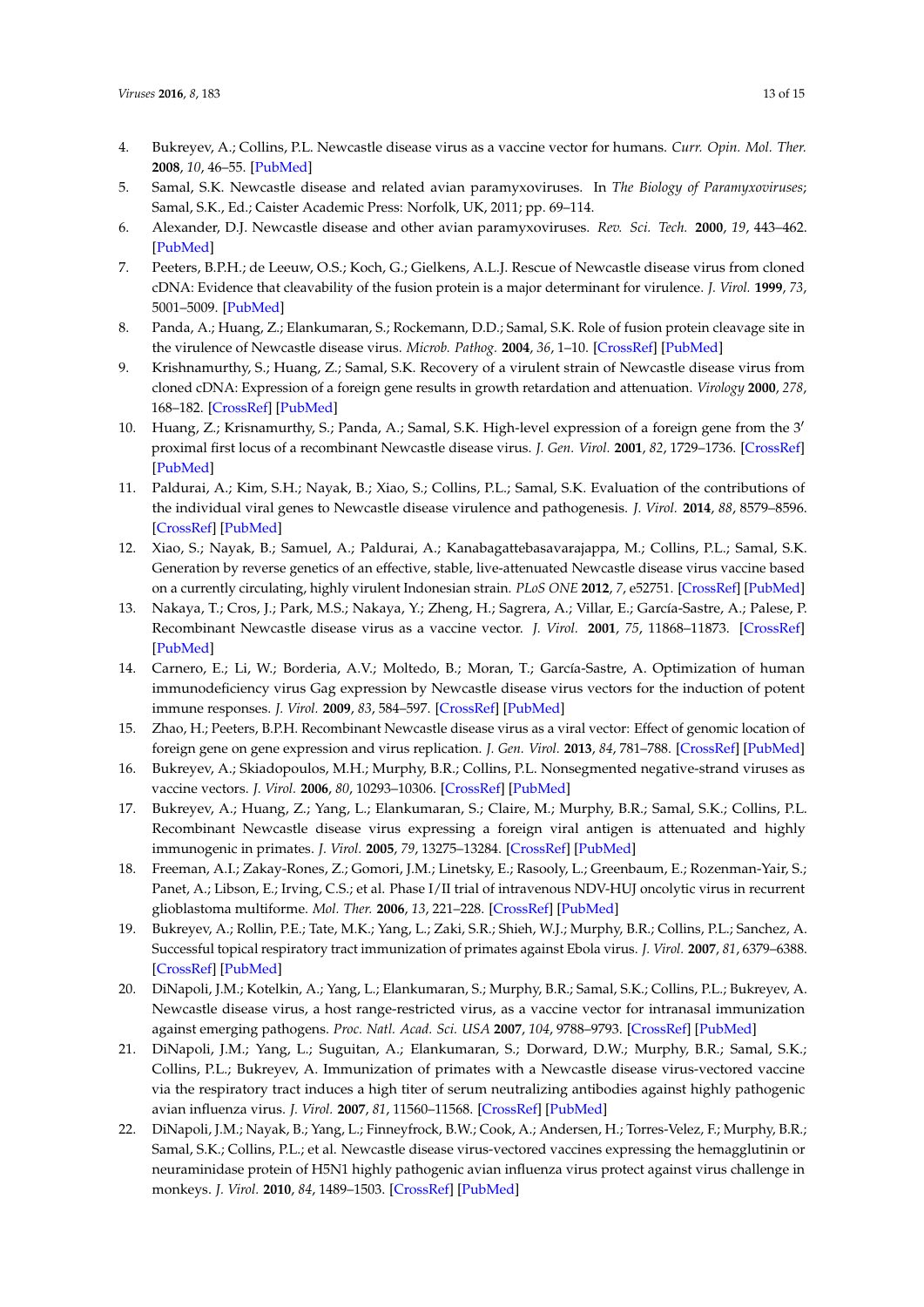- <span id="page-13-9"></span><span id="page-13-8"></span><span id="page-13-3"></span><span id="page-13-2"></span><span id="page-13-1"></span>23. Dinapoli, J.M.; Yang, L.; Samal, S.K.; Murphy, B.R.; Collins, P.L.; Bukreyev, A. Respiratory tract immunization of non-human primates with a Newcastle disease virus-vectored vaccine candidate against Ebola virus elicits a neutralizing antibody response. *Vaccine* **2010**, *29*, 17–25. [\[CrossRef\]](http://dx.doi.org/10.1016/j.vaccine.2010.10.024) [\[PubMed\]](http://www.ncbi.nlm.nih.gov/pubmed/21034822)
- <span id="page-13-4"></span>24. Ge, J.; Deng, G.; Wen, Z.; Tian, G.; Wang, Y.; Shi, J.; Wang, X.; Li, Y.; Hu, S.; Jiang, Y.; et al. Newcastle disease virus-based live attenuated vaccine completely protects chickens and mice from lethal challenge of homologous and heterologous H5N1 avian influenza viruses. *J. Virol.* **2007**, *81*, 150–158. [\[CrossRef\]](http://dx.doi.org/10.1128/JVI.01514-06) [\[PubMed\]](http://www.ncbi.nlm.nih.gov/pubmed/17050610)
- <span id="page-13-18"></span><span id="page-13-5"></span>25. Kim, S.H.; Chen, S.; Jiang, X.; Green, K.Y.; Samal, S.K. Newcastle disease virus vector producing human norovirus-like particles induces serum, cellular, and mucosal immune responses in mice. *J. Virol.* **2014**, *88*, 9718–9727. [\[CrossRef\]](http://dx.doi.org/10.1128/JVI.01570-14) [\[PubMed\]](http://www.ncbi.nlm.nih.gov/pubmed/24920815)
- <span id="page-13-6"></span><span id="page-13-0"></span>26. Kim, S.H.; Chen, S.; Jiang, X.; Green, K.Y.; Samal, S.K. Immunogenicity of Newcastle disease virus vectors expressing Norwalk virus capsid protein in the presence or absence of VP2 protein. *Virology* **2015**, *484*, 163–169. [\[CrossRef\]](http://dx.doi.org/10.1016/j.virol.2015.06.003) [\[PubMed\]](http://www.ncbi.nlm.nih.gov/pubmed/26099695)
- <span id="page-13-10"></span><span id="page-13-7"></span>27. Nakaya, Y.; Nakaya, T.; Park, M.S.; Cros, J.; Imanishi, J.; Palese, P.; García-Sastre, A. Induction of cellular immune responses to simian immunodeficiency virus Gag by two recombinant negative-strand RNA virus vectors. *J. Virol.* **2004**, *78*, 9366–9375. [\[CrossRef\]](http://dx.doi.org/10.1128/JVI.78.17.9366-9375.2004) [\[PubMed\]](http://www.ncbi.nlm.nih.gov/pubmed/15308731)
- <span id="page-13-11"></span>28. Khattar, S.K.; Samal, S.; Devico, A.L.; Collins, P.L.; Samal, S.K. Newcastle disease virus expressing human immunodeficiency virus type 1 envelope glycoprotein induces strong mucosal and serum antibody responses in Guinea pigs. *J. Virol.* **2011**, *85*, 10529–10541. [\[CrossRef\]](http://dx.doi.org/10.1128/JVI.05050-11) [\[PubMed\]](http://www.ncbi.nlm.nih.gov/pubmed/21849467)
- <span id="page-13-21"></span><span id="page-13-13"></span>29. Khattar, S.K.; Manoharan, V.; Bhattarai, B.; LaBranche, C.C.; Montefiori, D.C.; Samal, S.K. Mucosal immunization with Newcastle disease virus vector coexpressing HIV-1 Env and Gag proteins elicits potent serum, mucosal, and cellular immune responses that protect against vaccinia virus Env and Gag challenges. *mBio* **2015**, *6*, e01005. [\[CrossRef\]](http://dx.doi.org/10.1128/mBio.01005-15) [\[PubMed\]](http://www.ncbi.nlm.nih.gov/pubmed/26199332)
- <span id="page-13-22"></span><span id="page-13-12"></span>30. Khattar, S.K.; Devico, A.L.; Labranche, C.C.; Panda, A.; Montefiori, D.C.; Samal, S.K. Enhanced immune responses to HIV-1 envelope elicited by a vaccine regimen consisting of priming with Newcastle disease virus expressing HIV gp160 and boosting with gp120 and SOSIP gp140 proteins. *J. Virol.* **2016**, *90*, 1682–1686. [\[CrossRef\]](http://dx.doi.org/10.1128/JVI.02847-15) [\[PubMed\]](http://www.ncbi.nlm.nih.gov/pubmed/26581986)
- <span id="page-13-23"></span><span id="page-13-14"></span>31. Martinez-Sobrido, L.; Gitiban, N.; Fernandez-Sesma, A.; Cros, J.; Mertz, S.E.; Jewell, N.A.; Hammond, S.; Flano, E.; Durbin, R.K.; Garcia-Sastre, A.; et al. Protection against respiratory syncytial virus by a recombinant Newcastle disease virus vector. *J. Virol.* **2006**, *80*, 1130–1139. [\[CrossRef\]](http://dx.doi.org/10.1128/JVI.80.3.1130-1139.2006) [\[PubMed\]](http://www.ncbi.nlm.nih.gov/pubmed/16414990)
- <span id="page-13-24"></span><span id="page-13-16"></span>32. Kong, D.; Wen, Z.; Su, H.; Ge, J.; Chen, W.; Wang, X.; Wu, C.; Yang, C.; Chen, H.; Bu, Z. Newcastle disease virus-vectored Nipah encephalitis vaccines induce B and T cell responses in mice and long-lasting neutralizing antibodies in pigs. *Virology* **2012**, *432*, 327–335. [\[CrossRef\]](http://dx.doi.org/10.1016/j.virol.2012.06.001) [\[PubMed\]](http://www.ncbi.nlm.nih.gov/pubmed/22726244)
- <span id="page-13-15"></span>33. Xiao, S.; Kumar, M.; Yang, X.; Akkoyunlu, M.; Collins, P.L.; Samal, S.K.; Pal, U. A host-restricted viral vector for antigen-specific immunization against Lyme disease pathogen. *Vaccine* **2011**, *29*, 5294–5303. [\[CrossRef\]](http://dx.doi.org/10.1016/j.vaccine.2011.05.010) [\[PubMed\]](http://www.ncbi.nlm.nih.gov/pubmed/21600949)
- <span id="page-13-17"></span>34. Hall, A.J.; Lopman, B.A.; Payne, D.C.; Patel, M.M.; Gastañaduy, P.A.; Vinjé, J.; Parashar, U.D. Norovirus disease in the United States. *Emerg. Infect. Dis.* **2013**, *19*, 1198–1205. [\[CrossRef\]](http://dx.doi.org/10.3201/eid1908.130465) [\[PubMed\]](http://www.ncbi.nlm.nih.gov/pubmed/23876403)
- <span id="page-13-19"></span>35. Duan, Z.; Xu, H.; Ji, X.; Zhao, J. Recombinant Newcastle disease virus-vectored vaccines against human and animal infectious diseases. *Future Microbiol.* **2015**, *10*, 1307–1323. [\[CrossRef\]](http://dx.doi.org/10.2217/FMB.15.59) [\[PubMed\]](http://www.ncbi.nlm.nih.gov/pubmed/26234909)
- <span id="page-13-20"></span>36. Huang, Z.; Elankumaran, S.; Yunus, A.S.; Samal, S.K. A recombinant Newcastle disease virus expressing VP2 protein of infectious Bursal disease virus protects against NDV and IBDV. *J. Virol.* **2004**, *78*, 10054–10063. [\[CrossRef\]](http://dx.doi.org/10.1128/JVI.78.18.10054-10063.2004) [\[PubMed\]](http://www.ncbi.nlm.nih.gov/pubmed/15331738)
- <span id="page-13-27"></span>37. Ge, J.; Wang, X.; Tian, M.; Gao, Y.; Wen, Z.; Yu, G.; Zhou, W.; Zu, S.; Bu, Z. Recombinant Newcastle disease viral vector expressing hemagglutinin or fusion of canine distemper virus is safe and immunogenic in minks. *Vaccine* **2015**, *33*, 2457–2462. [\[CrossRef\]](http://dx.doi.org/10.1016/j.vaccine.2015.03.091) [\[PubMed\]](http://www.ncbi.nlm.nih.gov/pubmed/25865465)
- <span id="page-13-25"></span>38. Kanabagatte Basavarajappa, M.; Kumar, S.; Khattar, S.K.; Gebreluul, G.T.; Paldurai, A.; Samal, S.K. A recombinant Newcastle disease virus (NDV) expressing infectious laryngotracheitis virus (ILTV) surface glycoprotein D protects against highly virulent ILTV and NDV challenges in chickens. *Vaccine* **2014**, *32*, 3555–3563. [\[CrossRef\]](http://dx.doi.org/10.1016/j.vaccine.2014.04.068) [\[PubMed\]](http://www.ncbi.nlm.nih.gov/pubmed/24793943)
- <span id="page-13-26"></span>39. Toro, H.; Zhao, W.; Breedlove, C.; Zhang, Z.; Yub, Q. Infectious bronchitis virus S2 expressed from recombinant virus confers broad protection against challenge. *Avian Dis.* **2014**, *58*, 83–89. [\[CrossRef\]](http://dx.doi.org/10.1637/10641-081613-Reg.1) [\[PubMed\]](http://www.ncbi.nlm.nih.gov/pubmed/24758118)